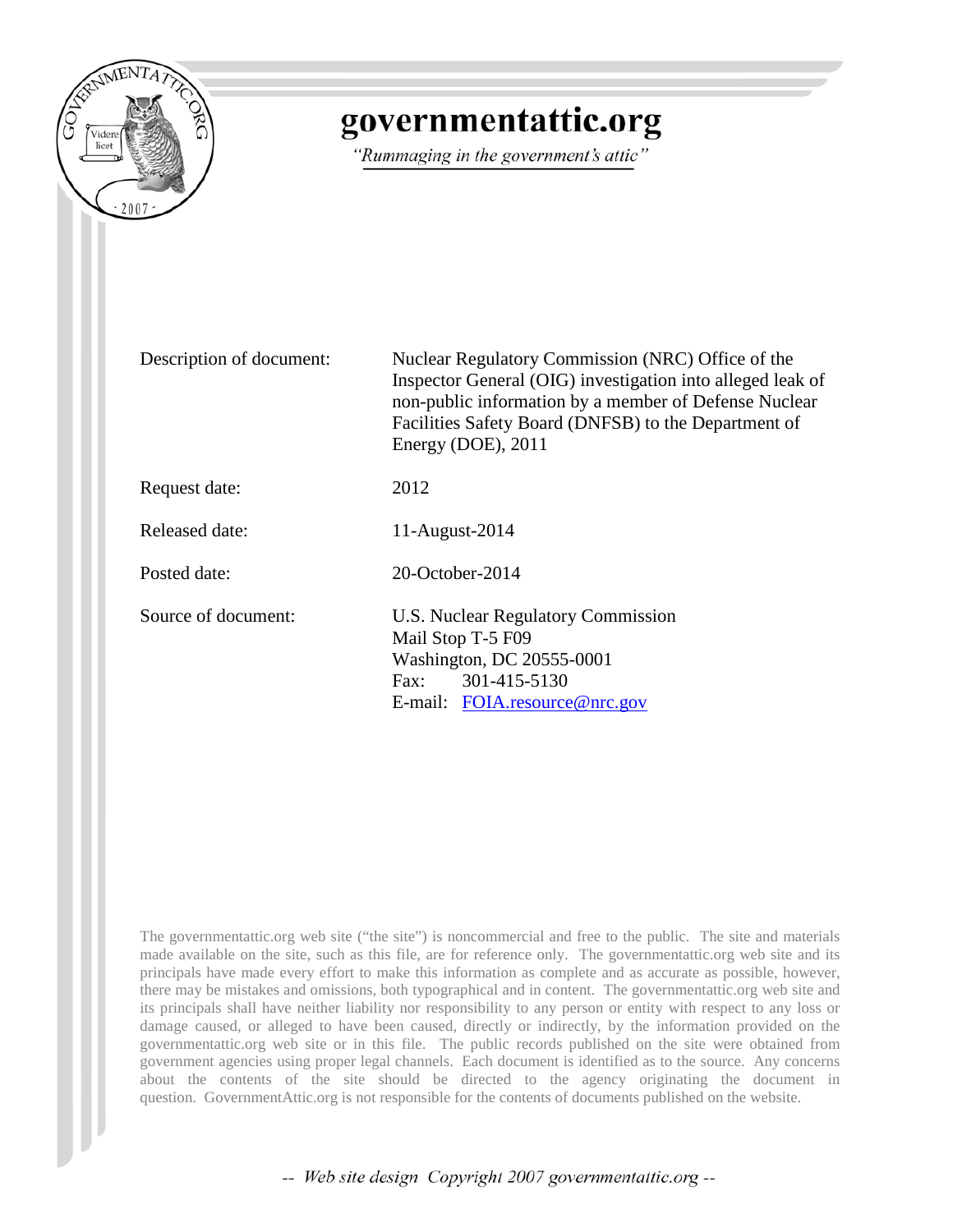| U.S. NUCLEAR REGULATORY COMMISSION FOIA/PA<br>NRC FORM 464 Part I (OIG)                                                                                                                                                                                                                                                                                                                                                                                                                                                           |                                      | <b>RESPONSE NUMBER</b>               |  |  |
|-----------------------------------------------------------------------------------------------------------------------------------------------------------------------------------------------------------------------------------------------------------------------------------------------------------------------------------------------------------------------------------------------------------------------------------------------------------------------------------------------------------------------------------|--------------------------------------|--------------------------------------|--|--|
| $(03 - 2014)$<br><b>RESPONSE TO FREEDOM OF</b><br>INFORMATION ACT (FOIA) / PRIVACY                                                                                                                                                                                                                                                                                                                                                                                                                                                | 2012-0228                            | 2                                    |  |  |
| <b>ACT (PA) REQUEST</b>                                                                                                                                                                                                                                                                                                                                                                                                                                                                                                           | <b>RESPONSE</b><br><b>TYPE</b>       | $\checkmark$ FINAL<br><b>PARTIAL</b> |  |  |
| REQUESTER                                                                                                                                                                                                                                                                                                                                                                                                                                                                                                                         | DATE<br>AUG 1 1 2014                 |                                      |  |  |
| <b>PART I. - INFORMATION RELEASED</b>                                                                                                                                                                                                                                                                                                                                                                                                                                                                                             |                                      |                                      |  |  |
| No additional agency records subject to the request have been located.                                                                                                                                                                                                                                                                                                                                                                                                                                                            |                                      |                                      |  |  |
| Requested records are available through another public distribution program. See Comments section.                                                                                                                                                                                                                                                                                                                                                                                                                                |                                      |                                      |  |  |
| GROUP<br>Agency records subject to the request that are identified in the specified group are already available for<br>public inspection and copying at the NRC Public Document Room.                                                                                                                                                                                                                                                                                                                                             |                                      |                                      |  |  |
| GROUP<br>Agency records subject to the request that are contained in the specified group are being made available for<br>public inspection and copying at the NRC Public Document Room.                                                                                                                                                                                                                                                                                                                                           |                                      |                                      |  |  |
| GROUP<br>$\checkmark$<br>Agency records subject to the request are enclosed.<br>А                                                                                                                                                                                                                                                                                                                                                                                                                                                 |                                      |                                      |  |  |
| Records subject to the request that contain information originated by or of interest to another Federal agency have been<br>referred to that agency (see comments section) for a disclosure determination and direct response to you.                                                                                                                                                                                                                                                                                             |                                      |                                      |  |  |
| We are continuing to process your request.                                                                                                                                                                                                                                                                                                                                                                                                                                                                                        |                                      |                                      |  |  |
| See Comments.                                                                                                                                                                                                                                                                                                                                                                                                                                                                                                                     |                                      |                                      |  |  |
|                                                                                                                                                                                                                                                                                                                                                                                                                                                                                                                                   |                                      |                                      |  |  |
| <b>PART I.A -- FEES</b><br>AMOUNT*                                                                                                                                                                                                                                                                                                                                                                                                                                                                                                |                                      |                                      |  |  |
| You will be billed by NRC for the amount listed.<br>\$                                                                                                                                                                                                                                                                                                                                                                                                                                                                            | None. Minimum fee threshold not met. |                                      |  |  |
| You will receive a refund for the amount listed.<br>* See comments<br>for details                                                                                                                                                                                                                                                                                                                                                                                                                                                 | Fees waived.                         |                                      |  |  |
| <b>PART I.B -- INFORMATION NOT LOCATED OR WITHHELD FROM DISCLOSURE</b>                                                                                                                                                                                                                                                                                                                                                                                                                                                            |                                      |                                      |  |  |
| No agency records subject to the request have been located. For your information, Congress excluded three discrete<br>categories of law enforcement and national security records from the requirements of the FOIA. See 5 U.S.C. § 552(c)<br>(2006 & Supp. IV (2010). This response is limited to those records that are subject to the requirements of the FOIA. This<br>is a standard notification that is given to all our requesters and should not be taken as an indication that excluded records<br>do, or do not, exist. |                                      |                                      |  |  |
| Certain information in the requested records is being withheld from disclosure pursuant to the exemptions described in<br>$\checkmark$<br>and for the reasons stated in Part II.                                                                                                                                                                                                                                                                                                                                                  |                                      |                                      |  |  |
| This determination may be appealed within 30 days by writing to the FOIA/PA Officer, U.S. Nuclear Regulatory Commission,<br>$\checkmark$<br>Washington, DC 20555-0001. Clearly state on the envelope and in the letter that it is a "FOIA/PA Appeal."                                                                                                                                                                                                                                                                             |                                      |                                      |  |  |
| PART I.C COMMENTS (Use attached Comments continuation page if required)                                                                                                                                                                                                                                                                                                                                                                                                                                                           |                                      |                                      |  |  |
| Portions of the responsive records have been withheld pursuant to FOIA Exemption 7(C) by the Defense Nuclear Facilities Safety<br>Board. The denying official is:                                                                                                                                                                                                                                                                                                                                                                 |                                      |                                      |  |  |
| Andrew Thibadeau, Information/FOIA Officer                                                                                                                                                                                                                                                                                                                                                                                                                                                                                        |                                      |                                      |  |  |
| <b>DNFSB</b>                                                                                                                                                                                                                                                                                                                                                                                                                                                                                                                      |                                      |                                      |  |  |
| Suite 700                                                                                                                                                                                                                                                                                                                                                                                                                                                                                                                         |                                      |                                      |  |  |
| 625 Indiana Ave., NW<br>Washington, DC 20004                                                                                                                                                                                                                                                                                                                                                                                                                                                                                      |                                      |                                      |  |  |
| The appeal procedures for DNFSB can be found at 10 CFR 1703.109.                                                                                                                                                                                                                                                                                                                                                                                                                                                                  |                                      |                                      |  |  |
| SIGNATURE - ASSISTANT INSPECTOR GENERAL                                                                                                                                                                                                                                                                                                                                                                                                                                                                                           |                                      |                                      |  |  |
|                                                                                                                                                                                                                                                                                                                                                                                                                                                                                                                                   |                                      |                                      |  |  |
|                                                                                                                                                                                                                                                                                                                                                                                                                                                                                                                                   |                                      |                                      |  |  |

NRC FORM 464 Part 1 (OIG) (03-2014)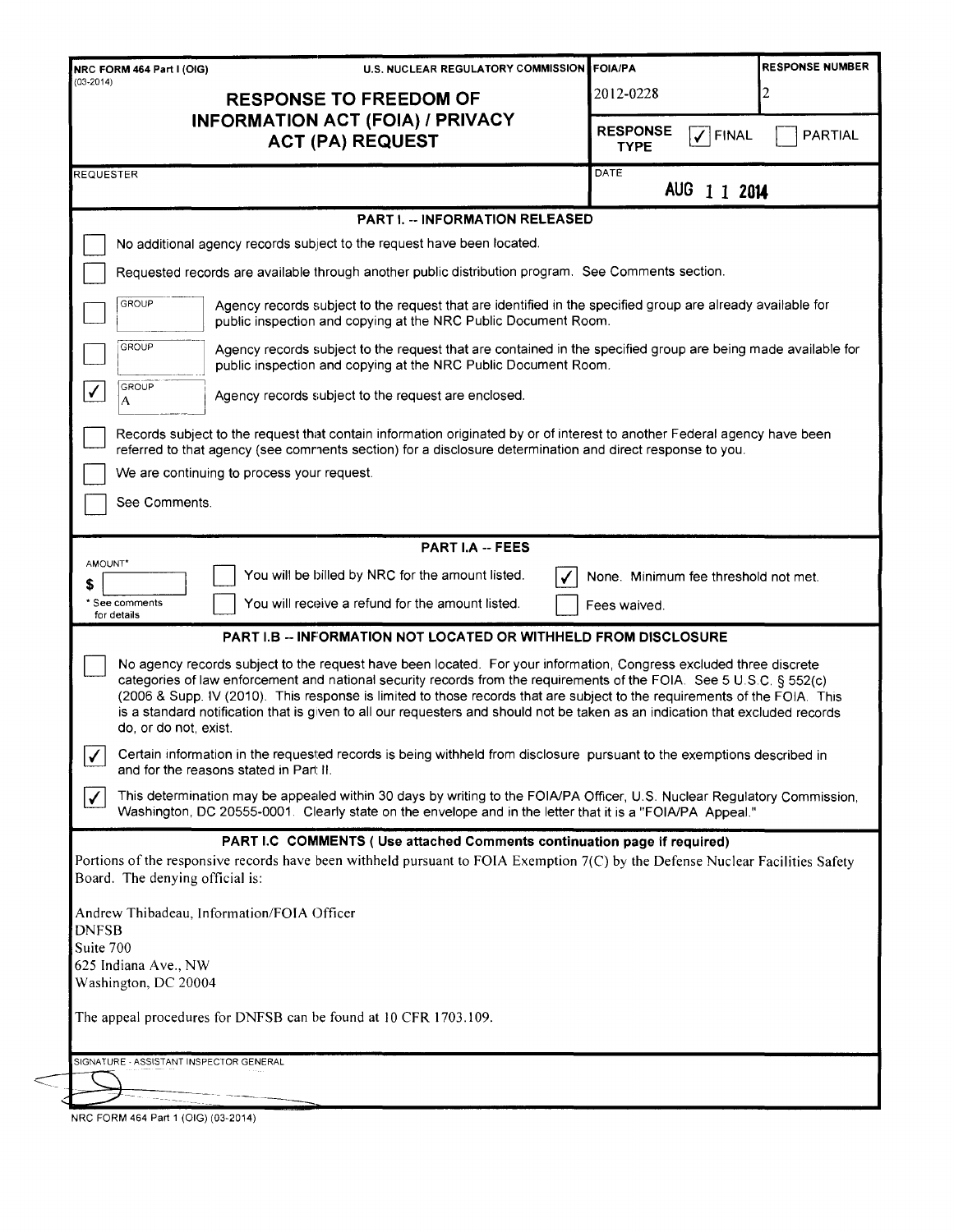| $(03-2014)$              |                                                                                                                                                                                                                                                                                                                                                                                                                                                                                                                                                                    | <b>U.S. NUCLEAR REGULATORY COMMISSION FOIA/PA</b> |                       | 2012-0228    |                            |
|--------------------------|--------------------------------------------------------------------------------------------------------------------------------------------------------------------------------------------------------------------------------------------------------------------------------------------------------------------------------------------------------------------------------------------------------------------------------------------------------------------------------------------------------------------------------------------------------------------|---------------------------------------------------|-----------------------|--------------|----------------------------|
|                          | RESPONSE TO FREEDOM OF INFORMATION<br>ACT (FOIA) / PRIVACY ACT (PA) REQUEST                                                                                                                                                                                                                                                                                                                                                                                                                                                                                        |                                                   | DATE                  | AUG 1 1 2014 |                            |
|                          | PART II.A -- APPLICABLE EXEMPTIONS                                                                                                                                                                                                                                                                                                                                                                                                                                                                                                                                 |                                                   |                       |              |                            |
| <b>GROUP</b><br>A        | Records subject to the request that are contained in the specified group are being withheld in their entirety or in part under the<br>Exemption No.(s) of the PA and/or the FOIA as indicated below (5 U.S.C. 552a and/or 5 U.S.C. 552(b)).                                                                                                                                                                                                                                                                                                                        |                                                   |                       |              |                            |
|                          | Exemption 1: The withheld information is properly classified pursuant to Executive Order 12958.                                                                                                                                                                                                                                                                                                                                                                                                                                                                    |                                                   |                       |              |                            |
|                          | Exemption 2: The withheld information relates solely to the internal personnel rules and practices of NRC.                                                                                                                                                                                                                                                                                                                                                                                                                                                         |                                                   |                       |              |                            |
|                          | Exemption 3: The withheld information is specifically exempted from public disclosure by statute indicated.                                                                                                                                                                                                                                                                                                                                                                                                                                                        |                                                   |                       |              |                            |
| $2161 - 2165$ ).         | Sections 141-145 of the Atomic Energy Act, which prohibits the disclosure of Restricted Data or Formerly Restricted Data (42 U.S.C.                                                                                                                                                                                                                                                                                                                                                                                                                                |                                                   |                       |              |                            |
|                          | Section 147 of the Atomic Energy Act, which prohibits the disclosure of Unclassified Safeguards Information (42 U.S.C. 2167).                                                                                                                                                                                                                                                                                                                                                                                                                                      |                                                   |                       |              |                            |
| of the proposal.         | 41 U.S.C., Section 4702(b), prohibits the disclosure of contractor proposals in the possession and control of an executive agency to any<br>person under section 552 of Title 5, U.S.C. (the FOIA), except when incorporated into the contract between the agency and the submitter                                                                                                                                                                                                                                                                                |                                                   |                       |              |                            |
|                          | Exemption 4: The withheld information is a trade secret or commercial or financial information that is being withheld for the reason(s) indicated.                                                                                                                                                                                                                                                                                                                                                                                                                 |                                                   |                       |              |                            |
|                          | The information is considered to be confidential business (proprietary) information.                                                                                                                                                                                                                                                                                                                                                                                                                                                                               |                                                   |                       |              |                            |
|                          | The information is considered to be proprietary because it concerns a licensee's or applicant's physical protection or material control and<br>accounting program for special nuclear material pursuant to 10 CFR 2.390(d)(1).                                                                                                                                                                                                                                                                                                                                     |                                                   |                       |              |                            |
|                          | The information was submitted by a foreign source and received in confidence pursuant to 10 CFR 2.390(d)(2).                                                                                                                                                                                                                                                                                                                                                                                                                                                       |                                                   |                       |              |                            |
|                          | Disclosure will harm an identifiable private or governmental interest.                                                                                                                                                                                                                                                                                                                                                                                                                                                                                             |                                                   |                       |              |                            |
|                          | Exemption 5: The withheld information consists of interagency or intraagency records that are not available through discovery during litigation.<br>Applicable privileges:                                                                                                                                                                                                                                                                                                                                                                                         |                                                   |                       |              |                            |
|                          | Deliberative process: Disclosure of predecisional information would tend to inhibit the open and frank exchange of ideas essential to the<br>deliberative process. Where records are withheld in their entirety, the facts are inextricably intertwined with the predecisional information.<br>There also are no reasonably segregable factual portions because the release of the facts would permit an indirect inquiry into the<br>predecisional process of the agency.                                                                                         |                                                   |                       |              |                            |
|                          | Attorney work-product privilege. (Documents prepared by an attorney in contemplation of litigation)                                                                                                                                                                                                                                                                                                                                                                                                                                                                |                                                   |                       |              |                            |
|                          | Attorney-client privilege. (Confidential communications between an attorney and his/her client)                                                                                                                                                                                                                                                                                                                                                                                                                                                                    |                                                   |                       |              |                            |
|                          | Exemption 6: The withheld information is exempted from public disclosure because its disclosure would result in a clearly unwarranted<br>invasion of personal privacy.                                                                                                                                                                                                                                                                                                                                                                                             |                                                   |                       |              |                            |
| $\checkmark$             | Exemption 7: The withheld information consists of records compiled for law enforcement purposes and is being withheld for the reason(s) indicated.<br>(A) Disclosure could reasonably be expected to interfere with an enforcement proceeding (e.g., it would reveal the scope, direction, and<br>focus of enforcement efforts, and thus could possibly allow recipients to take action to shield potential wrong doing or a violation of NRC<br>requirements from investigators).<br>(C) Disclosure could constitute an unwarranted invasion of personal privacy. |                                                   |                       |              |                            |
|                          | (D) The information consists of names of individuals and other information the disclosure of which could reasonably be expected to reveal                                                                                                                                                                                                                                                                                                                                                                                                                          |                                                   |                       |              |                            |
|                          | identities of confidential sources.<br>(E) Disclosure would reveal techniques and procedures for law enforcement investigations or prosecutions, or guidelines that could                                                                                                                                                                                                                                                                                                                                                                                          |                                                   |                       |              |                            |
|                          | reasonably be expected to risk circumvention of the law.                                                                                                                                                                                                                                                                                                                                                                                                                                                                                                           |                                                   |                       |              |                            |
|                          | (F) Disclosure could reasonably be expected to endanger the life or physical safety of an individual.                                                                                                                                                                                                                                                                                                                                                                                                                                                              |                                                   |                       |              |                            |
| OTHER (Specify)          |                                                                                                                                                                                                                                                                                                                                                                                                                                                                                                                                                                    |                                                   |                       |              |                            |
|                          | <b>PART II.B -- DENYING OFFICIALS</b>                                                                                                                                                                                                                                                                                                                                                                                                                                                                                                                              |                                                   |                       |              |                            |
|                          | Pursuant to 10 CFR 9.25(g), 9.25(h), and/or 9.65(b) of the U.S. Nuclear Regulatory Commission regulations, it has been determined<br>that the information withheld is exempt from production or disclosure, and that its production or disclosure is contrary to the public<br>interest. The person responsible for the denial are those officials identified below as denying officials and the FOIA/PA Officer for any<br>denials that may be appealed to the Executive Director for Operations (EDO).                                                           |                                                   |                       |              |                            |
| <u> DENYING OFFICIAL</u> | <b>TITLE/OFFICE</b>                                                                                                                                                                                                                                                                                                                                                                                                                                                                                                                                                |                                                   | <b>RECORDS DENIED</b> | EDO          | APPELLATE OFFICIAL<br>SECY |
| Joseph A. McMillan       | Assistant Inspector General, OIG                                                                                                                                                                                                                                                                                                                                                                                                                                                                                                                                   | Group A                                           |                       |              |                            |
|                          |                                                                                                                                                                                                                                                                                                                                                                                                                                                                                                                                                                    |                                                   |                       |              |                            |
| Andrew Thibadeau         | Information/FOIA Officer, DNFSB                                                                                                                                                                                                                                                                                                                                                                                                                                                                                                                                    | Group A                                           |                       |              |                            |

 $\hat{\mathcal{A}}$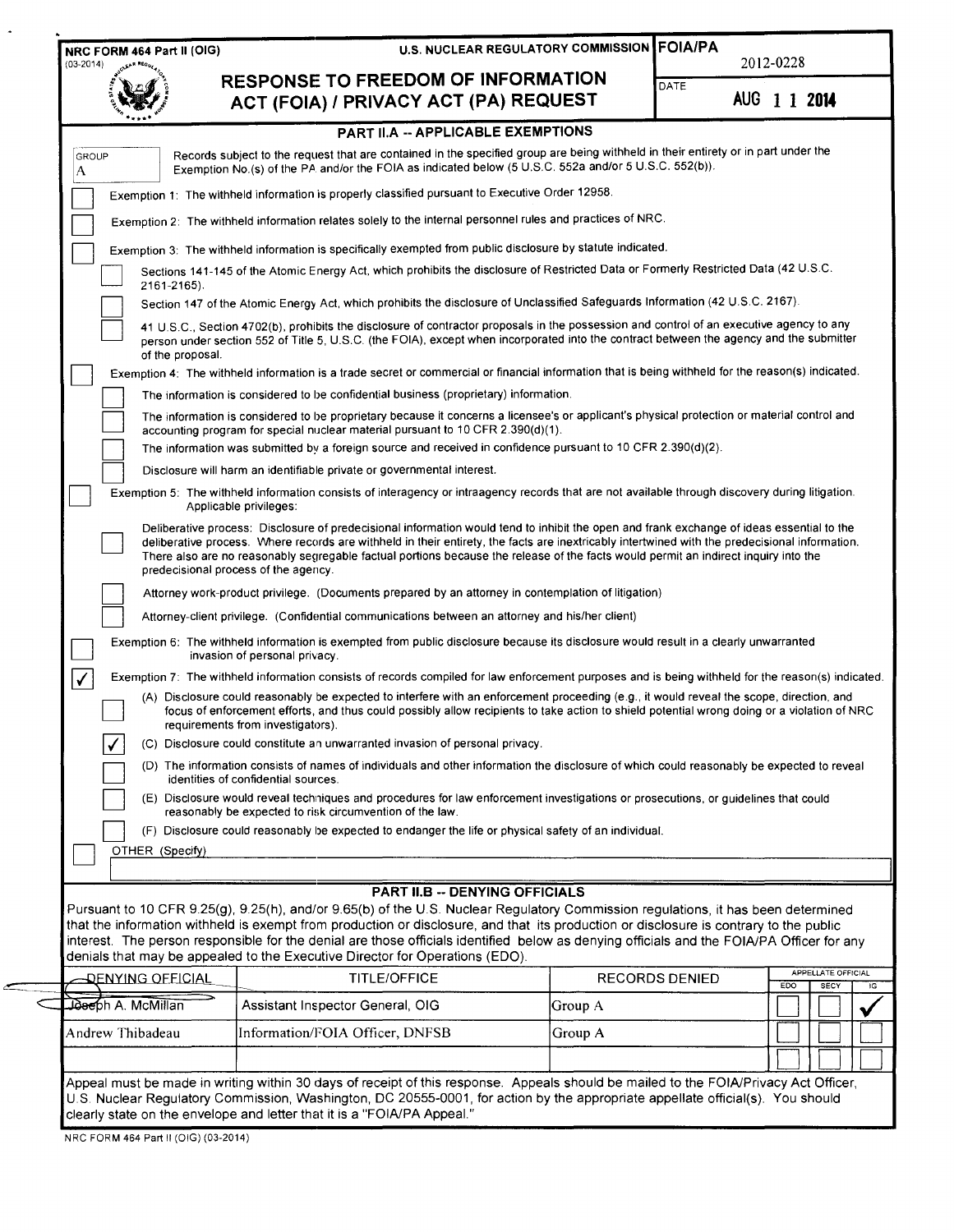$E \neq$ 



**UNITED STATES NUCLEAR REGULATORY COMMISSION**  WASHINGTON, D.C. 20555-0001

July 28, 2011

Don W. Fox Acting Director & General Counsel U.S. Office of Government Ethics 1201 New York Avenue, NW. Suite 500 Washington, DC 20005

Dear Mr. Fox:

This letter conveys the results of an Office of the Inspector General (OIG), U.S. Nuclear Regulatory Commission (NRC), investigation into an allegation made by (b)(7)(c) (b)(7)(c) Defense Nuclear Facilities Safety Board (the Board), to the Office of Government Ethics (OGE).  $|^{(b)(7)(C)}$  | reported that  $|^{(b)(7)(C)}$ a Board member, leaked non-public information to the Department of Energy (DOE). OGE referred the matter to the Council of Inspectors General on Integrity and Efficiency which assigned my office to review the allegation.

#### **Allegation**

| (b)(7)(C)          | alleged that $(b)(7)(C)$             |  |           | a presidentially appointed Board member, leaked a                                         |
|--------------------|--------------------------------------|--|-----------|-------------------------------------------------------------------------------------------|
|                    |                                      |  |           | November 2010 draft Board letter concerning the National Nuclear Security                 |
|                    |                                      |  |           | Administration's (NNSA) <sup>1</sup> Transformational Governance and Oversight Initiative |
|                    | (Governance Initiative) to (b)(7)(c) |  |           |                                                                                           |
| and/or $(6)(7)(C)$ |                                      |  | (6)(7)(C) | also stated that Board                                                                    |
|                    | members suspected that (b)(7)(c)     |  |           | may have leaked other draft letters to DOE.                                               |

#### **Findings**

OIG found that  $\int_0^{\infty}$  ...  $\int$  did not release the Board's draft letter concerning NNSA's Governance Initiative to DOE, but provided his own rewrite of the draft letter to via e-mail.

 $(b)(7)(C)$ 

provided a signed, sworn statement admitting that on several occasions he discussed draft Board correspondence with DOE. He stated that he e-mailed a copy of his rewrite of the Board's draft letter concerning NNSA's Governance Initiative to the

**OFFl€1AL USE** O~•bY **01€** 1~4ViSTl€ATIQ•I **l•lf:QRMATIO•I** 

<sup>1</sup>NNSA is responsible for the management and security of the nation's nuclear weapons, nuclear nonproliferation, and naval reactor programs. It also responds to nuclear and radiological emergencies in the United States and abroad.

THIS DOCUMENT IS THE PROPERTY OF THE NRC. IF LOANED TO ANOTHER AGENC<del>Y IT A</del>ND ITS CONTENTS ARE NOT TO BE REPRODUCED OR DISTRIBUTED OF THE PROPERTY OF THE NRC. IF LOANED TO ANOTHER AGENCY IT AND ITS CONTENTS ARE NOT TO BE REPRODUCED<br>OR DISTRIBUTED OUTSIDE THE RECEIVING AGENCY WITHOUT THE PERMISSION OF THE OFFICE OF THE INSPECTOR GENERAL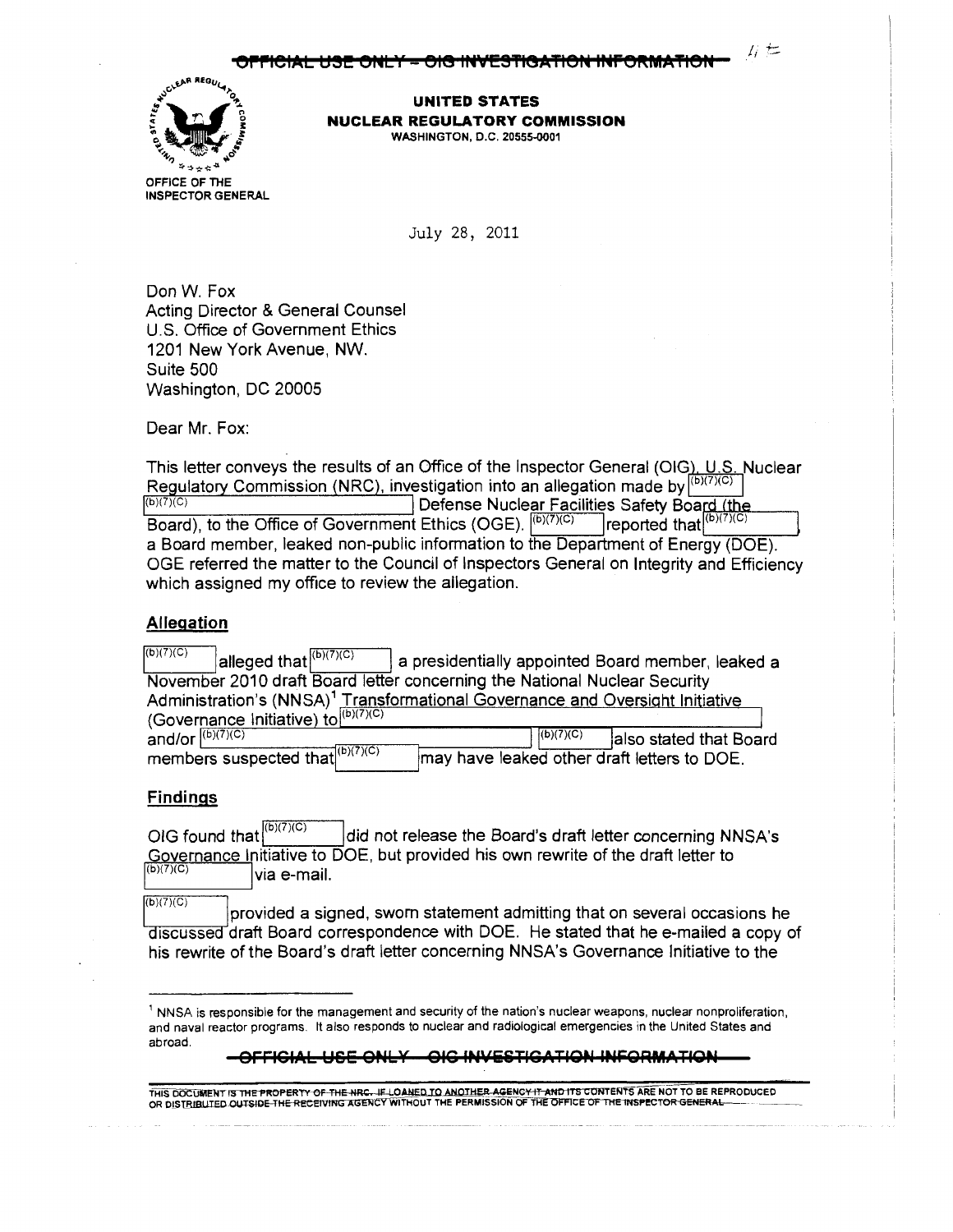#### PICIAL USE ONLY <del>– OIG INVESTIGATION INFORMATION</del>

 $(b)(7)(C)$ (b)(7)(C)  $\qquad \qquad$  |  $\qquad \qquad$  |  $\qquad \qquad$  |  $\qquad \qquad$  |  $\qquad \qquad$  |  $\qquad \qquad$  |  $\qquad \qquad$  |  $\qquad \qquad$  |  $\qquad \qquad$  |  $\qquad \qquad$  |  $\qquad \qquad$  |  $\qquad \qquad$  |  $\qquad \qquad$  |  $\qquad \qquad$  |  $\qquad \qquad$  |  $\qquad \qquad$  |  $\qquad \qquad$  |  $\qquad \qquad$  |  $\qquad \qquad$  |  $\$  $\overline{\text{a}}$ <sup>(b)(7)(C)</sup> also stated that he read to DOE's Chief of Nuclear Safety portions of the Board's draft letter concerning deposition velocity.

While Board members and staff believed that  $\left| \frac{(\mathbf{b})(7)(\mathbf{C})}{(\mathbf{C})}\right|$  actions undermined the Board's effectiveness and independence, and violated its practice of not releasing or discussing information in draft letters to DOE until they were finalized, OIG found that the Board lacked written guidance or formal policies that prohibited the communications. In addition, OIG found that draft Board letters under review by Board members do not have any restricted markings.

#### **Background**

42 U.S.C. Section 2286 established the DNFSB as an independent establishment in the Executive Branch. The Board is responsible for reviewing and evaluating the content and implementation of the standards relating to the design, construction, operation, and decommissioning of DOE defense nuclear facilities. The Board is required to investigate any event or practice at a DOE defense nuclear facility which the Board determines has or may adversely affect public health and safety. The Board may systematically analyze design and operational data, and review the design of a new DOE defense nuclear facility before construction. The Board is required to make recommendations to the Secretary of Energy with respect to DOE defense nuclear facilities.

The Board is composed of five presidentially appointed members who are respected experts in the field of nuclear safety. The President designates the Chairman and Vice Chairman. All members are appointed for 5-year terms. A member may serve after the expiration of his or her term until a successor has taken office.

 $(b)(7)(C)$ 

The purpose of NNSA's Governance Initiative is to identify the responsibilities, processes, and requirements that NNSA will use to transform and improve Federal governance and oversight of its Management and Operating (M&O) contractors.

#### **Basis of Findings**

#### Review of Board and Department of Energy Letters

OIG reviewed one draft and two official letters between the Board and DOE concerning the Governance Initiative, and an e-mail concerning the draft letter from lto the other Board members.

# 2 **eFFlelAL UBE eNLY = e1e IP4¥E3Tl8ATl8P4 INFeRMATleN**

THIS DOCUMENT IS THE PROPERTY O<del>F THE NRC. IF LOANED TO ANOTHER AGENCY IT AND</del> ITS CONTENTS ARE NOT TO BE REPRODUCED<br>OR DISTRIBUTED <del>OUTSIBE THE RECEIVING AGENCY WITHOUT THE PERMISSION OF THE DEFICE OF THE INSPECTOR GENERA</del>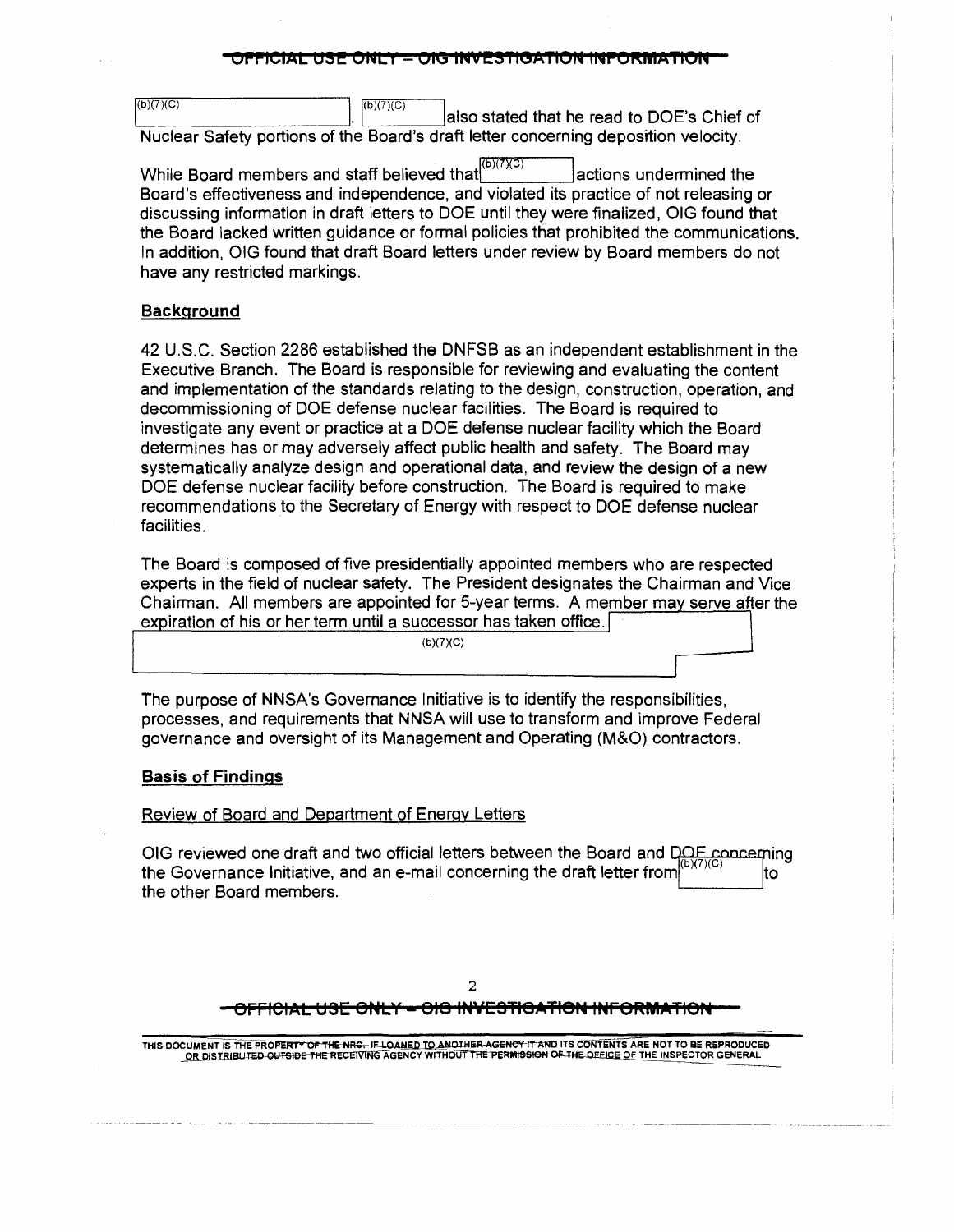The draft letter,<sup>2</sup> a one and a half page document prepared by the Board's technical staff in October 2010 and addressed to  $(16)(7)(C)$ expressed the "Board's" concern that NNSA's initiative to exempt its M&O contractors from requirements contained in DOE directives is inconsistent with the DOE directives system and will have a negative impact on safety." The Board requested, within 30 days, a briefing to address (1) DOE's perspective on the initiative and whether it is consistent with its directives system, (2) NNSA's goal for the initiative and the anticipated end-state, (3) NNSA's criteria for categorizing requirements, and (4) DOE's plans for evaluating the impact of the initiative on the safety of defense nuclear facilities. According to the draft, until DOE performed the evaluation, the Board wanted NNSA to postpone granting exemptions to the requirements.

OIG learned that the October 2010 draft letter, which contained no markings to indicate restricted distribution, was never finalized or issued.

OIG reviewed a November 17, 2010, e-mail from  $\vert v_{\alpha} \rangle$  Ito the other Board members stating the October 2010 draft letter "was one of the worst letters ! have read. It's my guess that if the draft letter were sent it would significantly reduce voluntary dialogue with the Department.... I'm not sure my redraft is any better  $-$  but it is shorter." included in his e-mail his proposed redraft, which stated essentially:

> DNSFB is concerned that unintended negative nuclear safety consequences may result from the recent NNSA memorandum dated August 16, 2010, to exempt duplicative, overly prescriptive, inconsistent and/or unclear sections of DOE directives from the Nevada and Sandia M&O contracts. Within the past week, Board Members and Board staff have made these concerns known to the Department's senior leadership. However, it is the consensus of the Board that a pause in the implementation process is necessary, and that it not be reinitiated until all parties have a clear and unambiguous understanding of the consequences, intended and unintended.

OIG also reviewed two letters issued between the Board and DOE. The first was a November 19, 2010, letter from  $\frac{(b)(7)(C)}{(D)(7)(D)}$  to  $\left|\frac{(b)(7)(C)}{(D)(7)(D)}\right|$  $(b)(7)(C)$ 

> Thank you for taking the time to meet this week ... NNSA will not approve modified contractual approaches for health, safety, and security directives, all of which will be reviewed in the next 6 to 8 months using the Department's directives review system.

 $(b)(7)(C)$ <sup>2</sup> The draft letter was provided to OIG by  $\vert^{(C_1, C_1, C_2)}$  for the Board.

# 3 OFFICIAL USE ONLY - OIG INVESTIGATION INFORMATION

THIS DOCUMENT IS THE PROPERTY OF THE NRC. IF LOANED TO ANOTHER AGENCY IT AND ITS CONTENTS ARE NOT TO BE REPRODUCED OR DISTRIBUTED OUTSIDE THE RECEIVING AGENCY WITHOUT THE PERMISSION OF THE OFFICE OF THE INSPECTOR GENERAL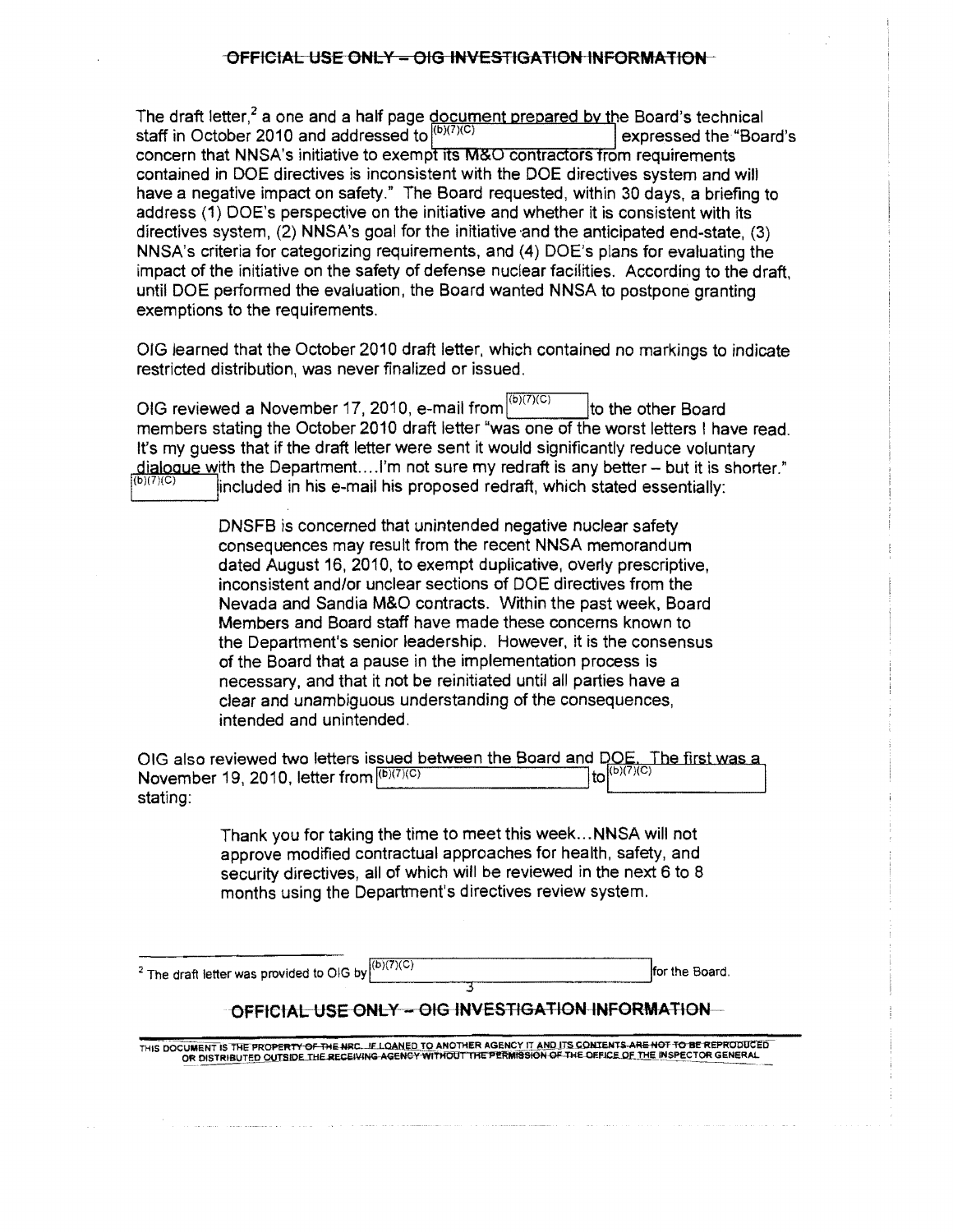| On December 7, 2010, | $($ b $)(7)(C)$ | $I$ sent $\binom{(b)(7)(C)}{C}$ | a letter |
|----------------------|-----------------|---------------------------------|----------|
| stating:             |                 |                                 |          |

The [Board] appreciates the action that you have taken to address [NNSA's] initiative to remove health and safety requirements from M&O contracts at defense nuclear facilities.... However, many questions remain and the Board will continue to focus on understanding the basis, as well as the justification, for removing or relaxing specific requirements.

# Computer and Network Forensic Review

| (b)(7)(E)                                                                                                                                                                                                                                                 |
|-----------------------------------------------------------------------------------------------------------------------------------------------------------------------------------------------------------------------------------------------------------|
|                                                                                                                                                                                                                                                           |
|                                                                                                                                                                                                                                                           |
|                                                                                                                                                                                                                                                           |
|                                                                                                                                                                                                                                                           |
|                                                                                                                                                                                                                                                           |
|                                                                                                                                                                                                                                                           |
|                                                                                                                                                                                                                                                           |
|                                                                                                                                                                                                                                                           |
|                                                                                                                                                                                                                                                           |
|                                                                                                                                                                                                                                                           |
|                                                                                                                                                                                                                                                           |
| (b)(7)(E)                                                                                                                                                                                                                                                 |
|                                                                                                                                                                                                                                                           |
|                                                                                                                                                                                                                                                           |
|                                                                                                                                                                                                                                                           |
|                                                                                                                                                                                                                                                           |
|                                                                                                                                                                                                                                                           |
|                                                                                                                                                                                                                                                           |
|                                                                                                                                                                                                                                                           |
| sent to Board members of his                                                                                                                                                                                                                              |
| Following these comments was the e-mail $\sqrt{\frac{(b)(7)(C)}{C}}$                                                                                                                                                                                      |
| redraft of its letter concerning NNSA's Governance Initiative.                                                                                                                                                                                            |
| (b)(7)(C)                                                                                                                                                                                                                                                 |
| Interview of                                                                                                                                                                                                                                              |
| (b)(7)(C)                                                                                                                                                                                                                                                 |
| told OIG that                                                                                                                                                                                                                                             |
| the Board uses two primary vehicles to communicate requests to DOE. One is a letter                                                                                                                                                                       |
| which asks DOE for reports or to take specific actions. The second is a                                                                                                                                                                                   |
| recommendation to the Secretary of Energy, asking the Secretary to take specific                                                                                                                                                                          |
| actions. The Board sends letters to the Deputy Secretary of Energy, the Under                                                                                                                                                                             |
| Secretaries of Energy, and the Assistant Secretaries of Energy. A recommendation is                                                                                                                                                                       |
| stronger than a letter, and more formal and visible. DOE must formally accept a                                                                                                                                                                           |
|                                                                                                                                                                                                                                                           |
|                                                                                                                                                                                                                                                           |
| 4                                                                                                                                                                                                                                                         |
| OFFICIAL USE ONLY - OIG INVESTIGATION INFORMATION-                                                                                                                                                                                                        |
|                                                                                                                                                                                                                                                           |
| THIS DOCUMENT IS THE PROPERTY OF TH <del>E NRC. IF LOANED TO ANOTHER AGENC</del> Y IT AND ITS CONTENT <del>S ARE NOT TO BE REPRODUCE</del> D<br>OR DISTRIBUTED OUTSIDE THE RECEIVING AGENCY WITHOUT THE PERMISSION OF THE OFFICE OF THE INSPECTOR GENERAL |
|                                                                                                                                                                                                                                                           |
|                                                                                                                                                                                                                                                           |
|                                                                                                                                                                                                                                                           |
|                                                                                                                                                                                                                                                           |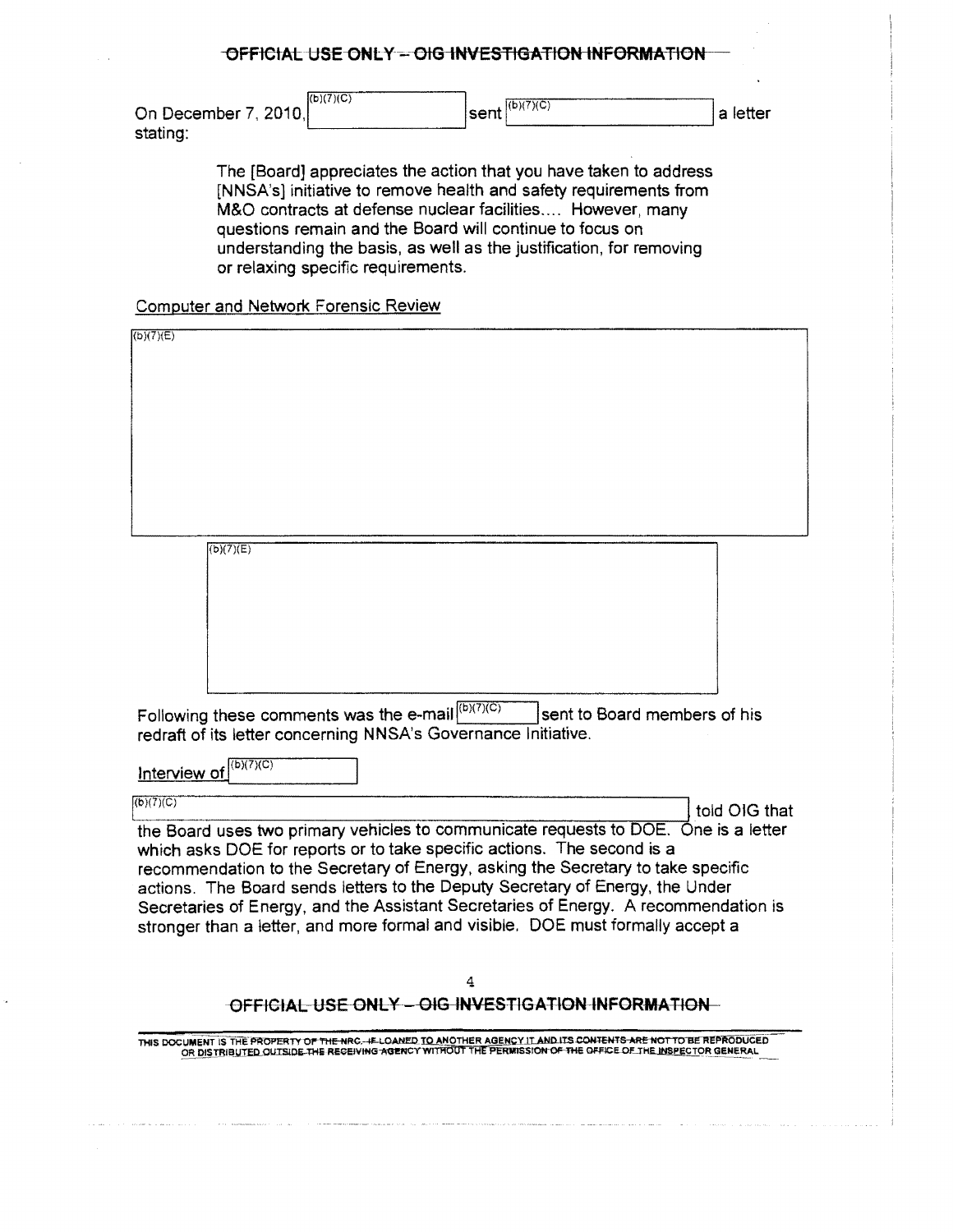recommendation from the Board and is required to prepare an implementation plan subject to the Board's approval. Both recommendations and letters are made publicly available soon after their issuance.

 $Ib171C1$  $\overline{(\text{b})(7)(\text{c})}$  stated that  $(\text{b})(7)(\text{c})$  basic job is to make sure communications between the Board and DOE are occurring on a frequent and effective basis; also, she is to make sure that the Deputy Secretary of Energy, to whom she reports directly, is fully aware of issues the Board is considering for action.

Once an issue is formulated, the Board staff initially communicate verbally with DOE as "intensely" and "forcefully" as they can about the issue. If, however, the staff believes that a letter or recommendation by the Board is needed, the staff will brief the Board members on the issue and suggest the need for such involvement by the Board. If a detennination is made that the issue has not been addressed through the staffs discussion with DOE, the Board will begin to execute letter writing and/or recommendations.

 $\overline{\text{B}(B)(7)(C)}$  stated that DOE is generally aware of the Board's basic concerns and interests prior to the Board's decision to write a letter. However, he stated, "the difference is that when we actually send the letter, the Board is going on record and formally raising the issue. It promotes public confidence in the interaction between the Board and DOE that public health and safety is being adequately addressed."  $\binom{[b)(7)}{[c]}$ said that the Board is supposed to raise issues and DOE is supposed to respond to the issues. He said that if a letter is not written, "it gives the appearance that DOE is unilaterally, without real input from the Board, taking this issue on and doing work." He believes the process works better when the Board goes on record and DOE responds to the Board.

 $\frac{1}{(b)(7)(C)}$  said that before the Board issues a letter, "DOE does not know the particulars of the letter. They don't know the tone or the complete substance of the letter." He said it has never been the practice of the Board to share draft letters or information from drafts with DOE before the final document is released. The Board's practice is to work issues with DOE staff prior to writing a letter. However, he said when the Board begins to actually write a letter and prepare it for signature, the information is considered predecisional and is not shared with DOE.

Although<sup>[b<sub>1</sub>(b)</sup> could not identify any written policies or guidance prohibiting Board members from sharing draft letters with DOE, he said that sharing such information undermines the Board's effectiveness. He noted that up until the time a letter is sent, it can be changed. Thus, when someone shares a predecisional draft, the person ls not sharing the final product. He also said that DOE does not like receiving letters from the Board and may try to "head off" a Board letter if it learns of the letter's content before it is issued.

#### -OFFICIAL-USE ONLY - OIG INVESTIGATION INFORMATION-

THIS DOCUMENT IS THE PROPERTY OF THE NRC...IF LOANED TO ANOTHER AGENCY IT AND ITS CONTENTS ARE NOT TO BE REPRODUCED<br>OR DISTRIBUTED OUTSIDE THE RECEIVING AGENCY WITHOUT THE PERMISSION OF THE OFFICE OF THE INSPECTOR GENERAL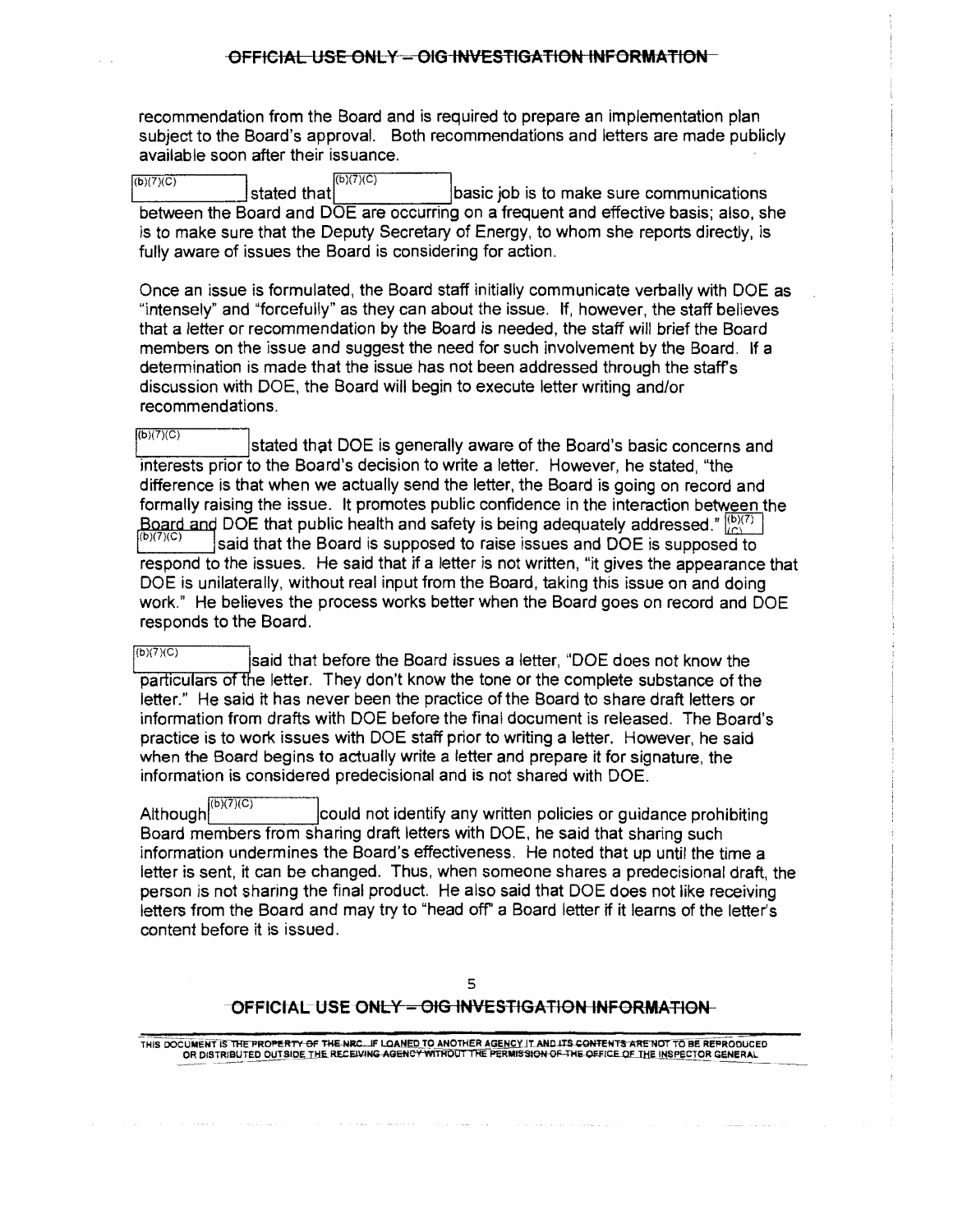$(6)(7)(C)$ also believed that while the Board is reviewing a draft letter and finalizing its position and seeking concurrence on the letter, it is inappropriate for a Board member to have discussions with DOE about information in the draft. He said it is inappropriate because the Board "needs to be independent of DOE and if we begin to have discussions with DOE, the independence would be lost." However, $[00]$ could not identify any written policies or guidance prohibiting such discussions.

 $\sqrt{\frac{(b)(7)(C)}{(D)(7)(C)}}$  ineported two instances where  $\sqrt{\frac{(b)(7)(C)}{(D)(7)(C)}}$  may have leaked predecisional information to DOE. In the first instance. in February or March 2010, the Board began drafting a letter to  $\vert^{(b)(7)(C)}$  and proposed changes to the Waste Treatment Plant Hydrogen Pipes and Ancillary Vessel Safety Design Strategy. The letter raised concerns about the proposed changes to prevent hydrogen explosions at the facility<u>. Prior to t</u>he letter's issuance,  $\vert^{\omega,(c,\infty)}$  land another Board member contacted (b)(C) to tell her that she would be receiving a letter on this issue, which< )(?)(C) as the Board's practice. However,~ began to refute what was in the letter which the Chairman felt was "strange" because DOE had not seen the letter. [b)(7)(C) | said the Board ultimately never sent the letter because DOE "put so much pressure on the Board:"

 $\frac{\sqrt{(b)(7)(C)}}{(b)(7)(C)}$  said he was later told by the  $\frac{(b)(7)(C)}{(D)(7)(C)}$  of the Board that read the entire letter, or portions of the letter, on the phone to a DOE official,<br>ater learned was  $\frac{[(b)(7)(C)]}{[(b)(7)(C)}$ whom he later learned was  $\frac{[b]^{(7)}(C)}{[c]^{(7)}(C)}$  is believed that had  $\begin{bmatrix} 1 \ (b) \ (7) \ (8) \end{bmatrix}$  $\frac{(\mathbf{b})(7)(C)}{\mathbf{b}}$  not shared the details of the letter, the letter "probably would have been sent to the Department."  $\frac{(\mathbf{b})(7)(C)}{D}$  noted that while DOE never received the letter. DOE noted that while DOE never received the letter, DOE formed an external review team to look at the issue. He said the changes DOE made were very close to what the Board was seeking in the draft letter.

The second instance where  $\binom{(b)(7)(C)}{C}$  | may have leaked predecisional information to DOE pertained to NNSA's Governance Initiative.  $\sqrt{\frac{(b)}{r}}$  stated that in March 2010, DOE launched an aggressive effort to make significant changes to its directive system. Subsequently, NNSA launched a Governance Initiative that would select seven directives and make significant changes in how NNSA contactors would implement those directives. This matter was of great concern to the Board. In November 2010, the Board met with $\frac{f(b)(7)(C)}{D}$  and said that if actions were not dramatically changed, DOE would likely get a communication from the Board. He stated at the time of the meeting, the Board had already drafted a letter.  $\frac{1(b)(7)(C)}{2}$  said  $\frac{1}{10}(b)(7)(C)$  did not like the version the Board had put together and subsequently did not like the version the Board had put together and subsequently wrote his own draft letter regarding the issue.

|                                                                                     | (16)(7)(C)                                        |                                  |                                      |          |
|-------------------------------------------------------------------------------------|---------------------------------------------------|----------------------------------|--------------------------------------|----------|
| On November 19, 2010,                                                               |                                                   | I wrote a letter to $(16)(7)(C)$ |                                      | in which |
| he told NNSA to "stand down moving forward with the directives reform for the seven |                                                   |                                  |                                      |          |
| directives." $(b)(7)(C)$                                                            | said when $(b)(7)(C)$                             |                                  | issued the letter, it was a          |          |
| concern for the Board because the Board received many press calls asking what the   |                                                   |                                  |                                      |          |
| (b)(7)(C)                                                                           | $\Box$ letter meant. $\sqrt{\frac{(b)(7)(C)}{c}}$ |                                  | said that nobody understood what the |          |

# 6 OFFICIAL USE ONLY - OIG INVESTIGATION-INFORMATION-

THIS DOCUMENT IS THE PROPERTY OF THE NRG. IF LOANED TO ANOTHER AGENCY IT AND ITS CONTENTS ARE NOT TO BE REPRODUCED<br>OR DISTRIBUTED OUTSIDE THE RECEIVING AGENCY WITHOUT THE PERMISSION OF THE OFFICE OF THE INSPECTOR GENERAL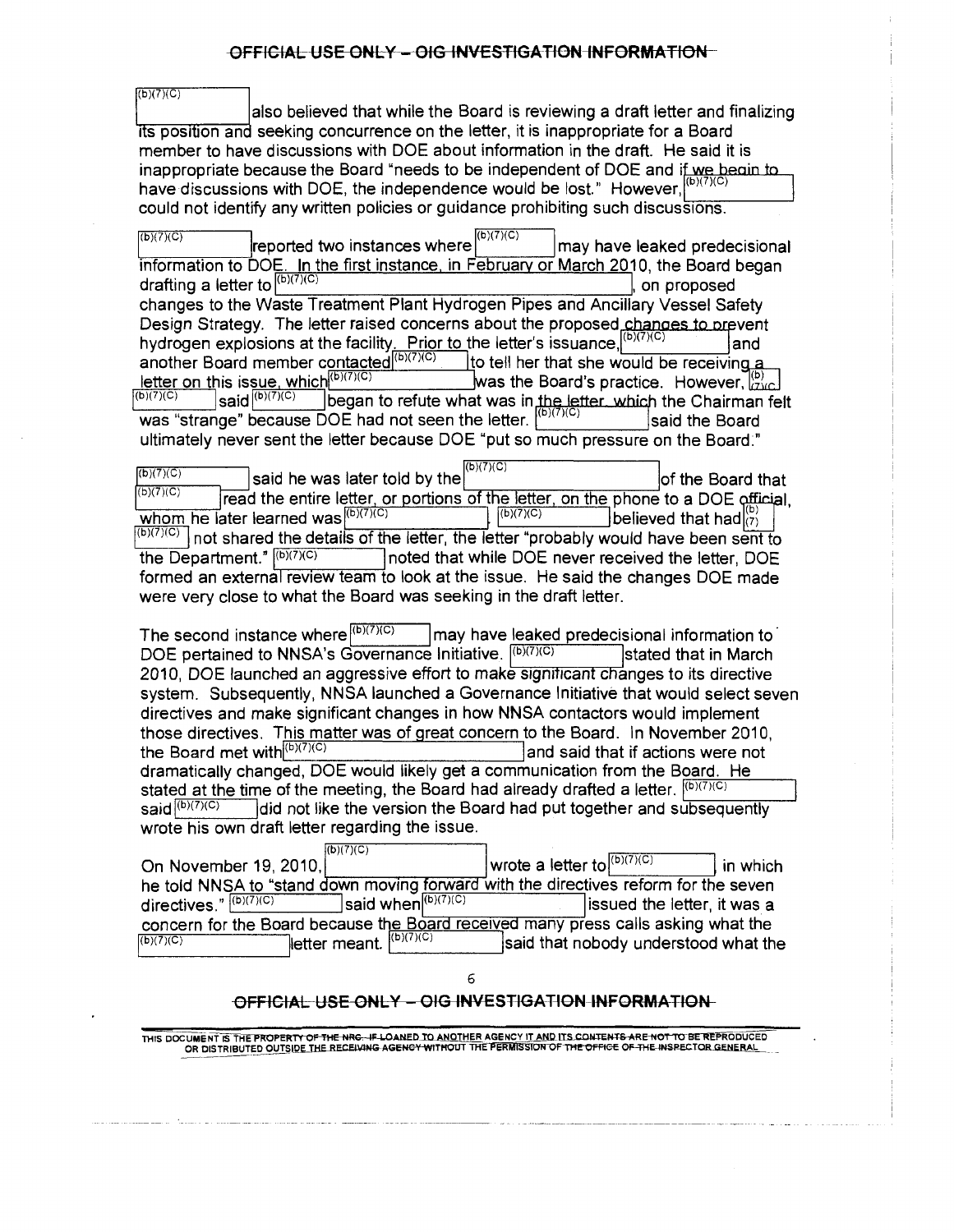| (b)(7)(C)                    | $\frac{ \mathcal{C} ^{(1)} \wedge  \mathcal{C} }{\text{On December 7, 2010, the Board issued (b)(7)(C)}}$ a letter asking for more |
|------------------------------|------------------------------------------------------------------------------------------------------------------------------------|
|                              | a letter "asking for more                                                                                                          |
| than what was in $(b)(7)(C)$ | letter, such as their criteria used to make                                                                                        |
| decisions."                  |                                                                                                                                    |

| (b)(7)(C)<br>said that in late November 2010, he called all the Board members and            |                                                           |
|----------------------------------------------------------------------------------------------|-----------------------------------------------------------|
| the Board's legal counsel into the Board room. He confronted $\left  \frac{1}{b}\right ^{2}$ | and asked him                                             |
| if he shared information from the two letters with DOE. $(6)(7)(C)$                          | $\overline{\mathsf{Isaid}}^{(\mathsf{b})(7)(\mathsf{C})}$ |
| response was, "I don't recall."                                                              |                                                           |

#### Interview of Board Members

| (b)(7)(C)                                                                          |                                                                    |                             |
|------------------------------------------------------------------------------------|--------------------------------------------------------------------|-----------------------------|
| (b)(7)(C)                                                                          | told OIG that $\binom{[5]}{[C]}$ recalled $\binom{(b)(7)(C)}{[C]}$ | convening a                 |
| meeting in late November 2010 with the Board members and the legal counsel. During |                                                                    |                             |
| the meeting, $\left  \frac{(b)(7)(\overline{C})}{(b)(7)(\overline{C})} \right $    | asked whether anyone had shared draft information with             |                             |
| DOE, and he specifically asked $(6)(7)(\overline{C})$                              | If he had done so. $\vert^{(b)(\overline{7})(C)}\vert$             |                             |
| said that $(b)(7)(C)$                                                              | initially said, he had not. Then $(6)(7)(C)$                       | $asked^{(b)(7)(C)}$<br>lwhv |
| (6)(7)(C)                                                                          | would say this if it were not true. $\sqrt{\frac{(b)(7)(C)}{C}}$   | then changed his answer to  |
| he could not recall.                                                               |                                                                    |                             |

 $\frac{(\mathbf{b})(7)(\mathbf{C})}{(\mathbf{b})(7)(\mathbf{C})}$  said that when the meeting ended,  $\frac{(\mathbf{b})(7)(\mathbf{C})}{(\mathbf{C})}$  and  $\frac{(\mathbf{b})(7)(\mathbf{C})}{(\mathbf{D})(7)(\mathbf{C})}$  stayed to the conference room to talk  $\frac{(\mathbf{b})(7)(\mathbf{C})}{(\mathbf{b})(7)(\mathbf{C})}$  that he c in the conference room to talk  $\frac{(b)(7)(C)}{(c)(7)(C)}$  told  $\frac{(c)}{(C)}$  that he could share any information he wanted to share, to which  $\left| \frac{(b)(7)(C)}{(c)(7)(C)} \right|$  replied, "No you can't because he wanted to share, to which $\mathsf{C}^{[O](\ell)}$  replied, "No you can't because predecisional information really takes away the opportunity for the Board to act body in communicating with the Department. It interferes with the relationship."  ${}^{\text{(D)}\text{(C)}}$  $\frac{(\mathsf{b})(7)(\mathsf{C})}{(\mathsf{b})(7)(\mathsf{C})}$  then told  $\mathsf{b}^{(\mathsf{b})(7)}$  that he only shared his version of the letter.  $\mathsf{b}^{(\mathsf{b})(7)(\mathsf{C})}$  told  $\mathsf{b}^{(\mathsf{b})(7)(\mathsf{C})}$  told  $\mathsf{b}^{(\mathsf{b})(7)(\mathsf{C})}$  that he had "no version o that he had "no version of the letter" because there is no letter until the Board commits.  $\vert^{(\alpha/1)(\alpha)}\vert$  told OIG that the impact of sharing draft correspondence was that DOE could and has reacted to things that the Board has not even communicated, which has created a tense relationship.  $\left|\frac{60700}{60}\right|$  said that any not even communicated, which has created a tense relationship.  $|$ communication the Board has with DOE must be publicly visible.

 $|$ said that $|$ õ $\degree$ did not believe the Board had any internal  $\overline{p}$  procedures or rules on how it should operate.  $\overline{p}$  said training is usually verbal. However,  $\frac{\left(\frac{b}{2}\right)^{1/2}}{2}$  said during the summer of 2010,  $\frac{1}{2}$  (b)  $\frac{1}{2}$  specifically asked the  $(b)(7)(C)$ Board members to be sensitive to not sharing drafts with the Department.

 $(D)(7)(C)$ said the Board members meet each morning and raise issues  $\frac{1}{100(7)(6)}$ that the Board might want to consider. stated that when  $(6)(7)(C)$  is present, Board members are hesitant to talk because they are afraid that before the Board can review a matter, the Department is already responding to the matter in advance.

# OFFICIAL USE ONLY - OIG INVESTIGATION INFORMATION-

THIS DOCUMENT IS THE PROPERTY OF THE NRG. IF LOANED <u>TO ANOTHER AGENCY IT AND ITS CONTENTS ARE NOT TO BE REPRODUCED</u><br>- OR DISTRIBUTED OUTSIDE THE RECEIVING AGENCY WITHOUT THE PERMISSION OF THE OFFICE OF THE INSPECTOR GENER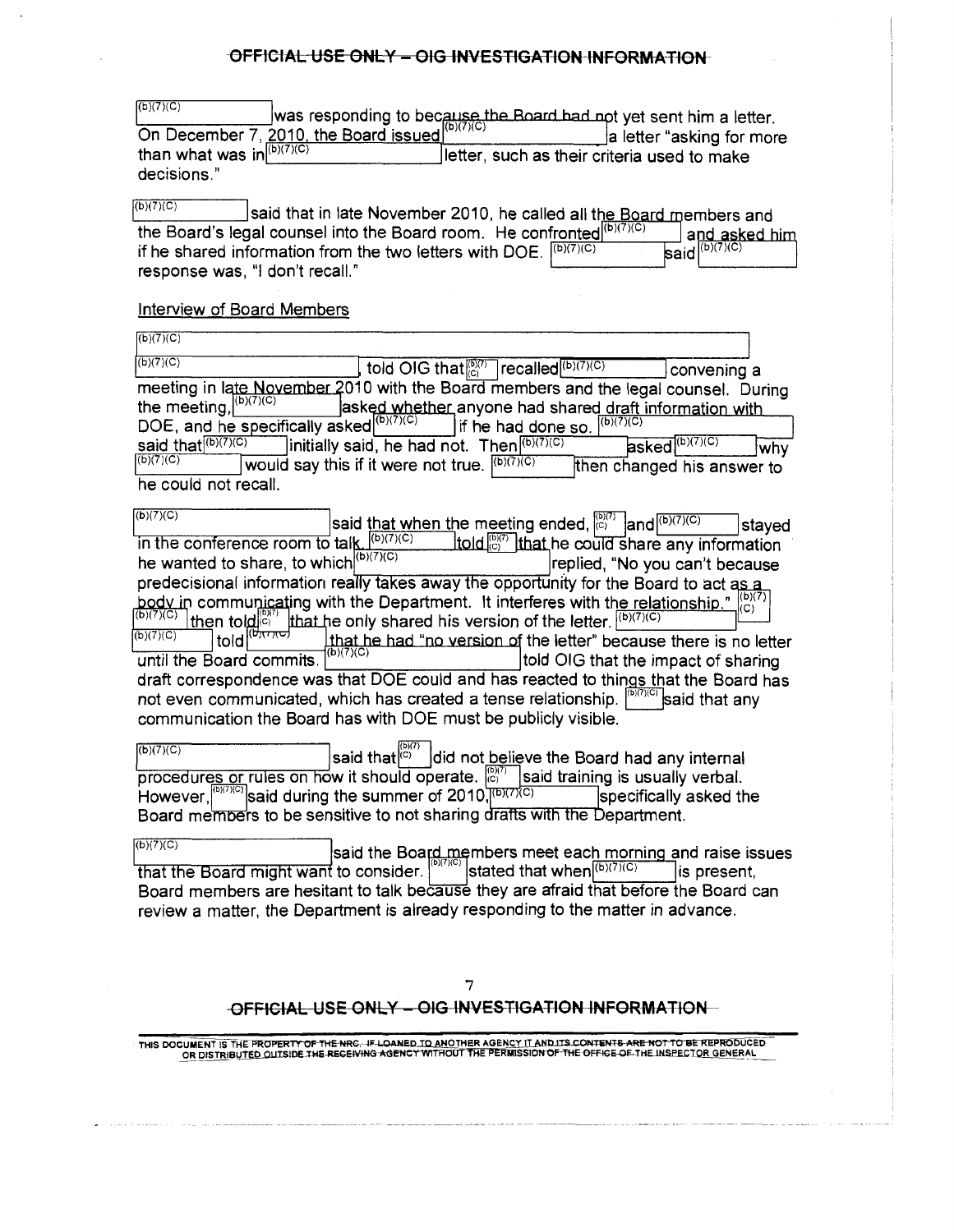| (D)(7)(C)                        |                                                                                                         |        |
|----------------------------------|---------------------------------------------------------------------------------------------------------|--------|
| (b)(7)(C)<br>recalled            | convening a meeting in late November 2010 with the Board                                                |        |
|                                  | members and the legal counsel. At the meeting, (b)(7)(c)<br>$\vert$ asked $\vert^{(b)(7)(C)}$           | lif he |
|                                  | was sharing draft letters with DOE. He said (6)(7)(C)<br>did not say "Yes or no," but                   |        |
|                                  | something to the effect of, "I don't see anything wrong with it." After the meeting, $\binom{[0]}{[C]}$ |        |
| (6)(7)(C)<br>went to $(b)(7)(C)$ | office and told him the Board members did not think he                                                  |        |
|                                  | should discuss draft letters with DOE because it ruins the collegiality of the Board. He                |        |
| told $\sqrt{(b)(7)(C)}$          | that it was a betrayal of the Board's confidence and interfered with its                                |        |
| oversight activities.            | (b)(7)(C)<br>response to $(b)(7)(C)$<br>was, "I'll talk to anybody i                                    |        |
| want."                           |                                                                                                         |        |

 $\frac{(\mathsf{b})\langle 7\rangle(\mathsf{C})}{(\mathsf{b})\langle 7\rangle(\mathsf{C})}$  told OIG that if  $\frac{(\mathsf{b})\langle 7\rangle(\mathsf{C})}{(\mathsf{b})\langle 7\rangle(\mathsf{C})}$  were reappointed, it would be hard to trust him. could not identify any written policies or quidance prohibiting Board members from sharing draft letters with DOE.

 $(b)(7)(C)$ told OIG that the Board, to his knowledge, has never had a split vote on concurring on a letter or recommendation. If there is a redraft of a letter, an attempt is made to find "common ground." He said the problem with DOE seeing a draft letter is that it would have "no knowledge of where that stood in the process of preparation."  $\vert^{(b)(7)(C)}$  also said that "DOE had a habit of trying to find out what we are preparing to send, and then to try and preempt our sending a letter." He further stated that it was "not really helpful, because what they could put out is something that purports to address the subject, but is not adequate in our eyes, and it really complicates what we're trying to do, which is to put on the record our position in a simple, clear, direct manner."  $(6)(7)(C)$ could not identify any written policies or guidance prohibiting Board members from sharing a draft letter with DOE.

 $\sqrt{\frac{(b)(7)(C)}{D}}$  believed that  $\sqrt{\frac{(b)(7)(C)}{D}}$ Board member," and  $\binom{(b)(7)(C)}{C}$ was not appropriate. was trying to "constitute himself as the independent was willing to negotiate with DOE, which  $\vert^{(b)(7)(C)}$  felt

l (b)(7)(C) Interview of the

 $\sqrt{\frac{(b)(7)(C)}{C}}$  told O G that in November 2010, a Board employee reported to her that  $(b)(7)(C)$  had read to  $(b)(7)(C)$  extensive portions of the Board's draft letter on NNSA's Governance Initiative. (b)(7)(C) stated she had never before heard of a Board member reading a draft letter to DOE, although she had heard of Board and staff members alerting DOE that they were not pleased about an issue and that correspondence would be forthcoming.

 $\sqrt{\frac{(b)(7)(C)}{C}}$  related  $\sqrt{\frac{(b)(7)(C)}{C}}$  pre-release of a draft letter to DOE undermined the effectiveness of the Board and caused confusion within DOE.  $\sqrt{\frac{(D)(7)(C)}{C}}$  $\overline{f^{(b)(7)(C)}}$  November 19, 2010, letter to the Board created confusion at the various NNSA facilities.  $\binom{(D)C}{C}$  believed that some NNSA officials thought the letter was

8

# -OFFICIAL USE ONLY - OIG INVESTIGATION INFORMATION

THIS DOCUMENT IS THE PROPERTY OF THE NRC. ..IE.LOANED TO ANOTHER AGENCY IT AND ITS CONTENTS ARE NOT TO BE REPRODUCED<br>OR DISTRIBUTED OUTSIDE THE RECEIVING AGENCY WITHOUT THE PERMISSION OF THE OFFICE OF THE INSPECTOR GENERAL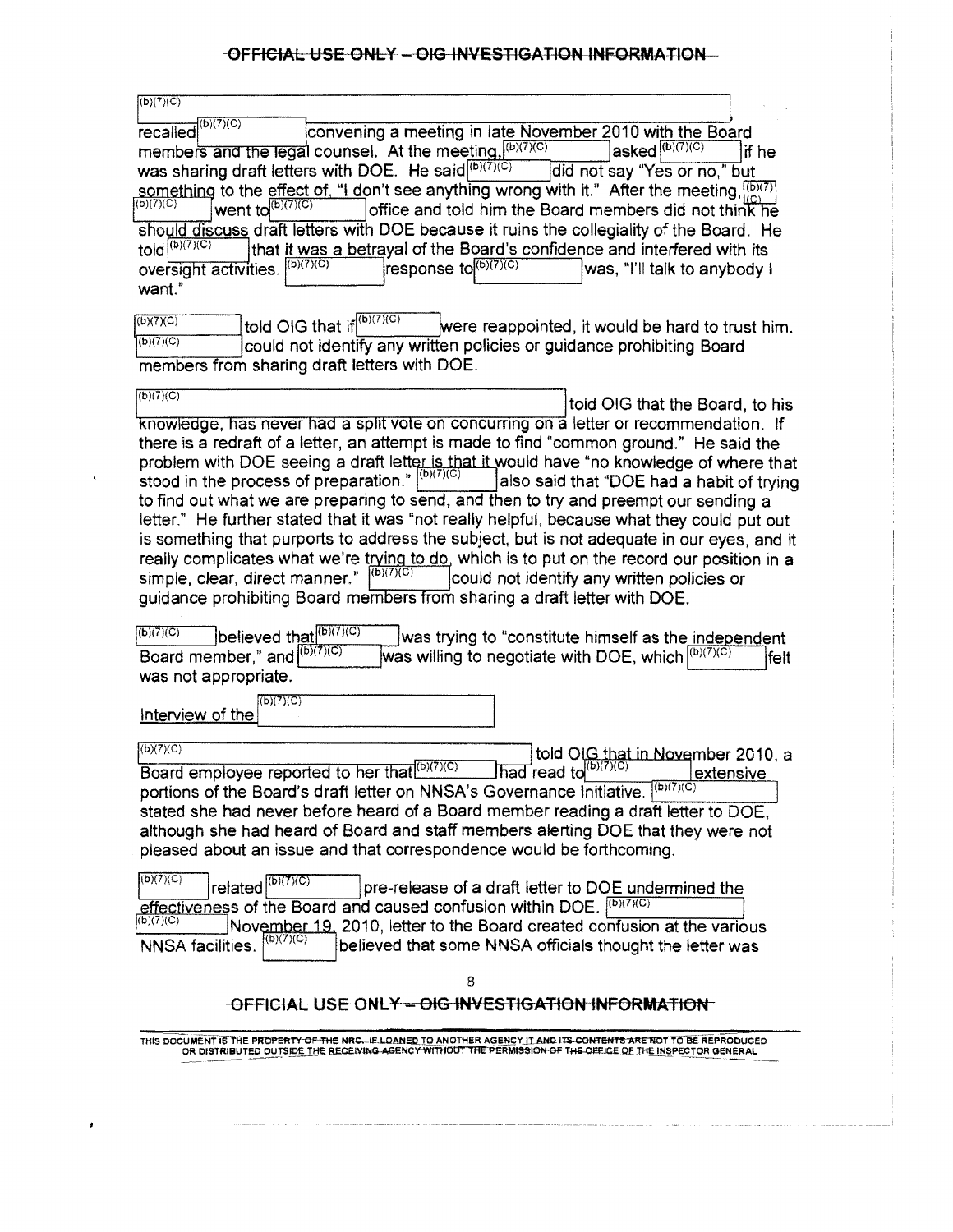meant to cease the initiative, while others believed the letter meant to continue executing the initiative.  $|{}^{(b)(7)(C)}|$  related that the Board issues opinions (letters) based on agreement by majority of the Board, and if a Board member does not agree with a letter, he or she abstains from concurring on the letter. The receiver of the Board's letter does not know who did or did not concur on the letter.  $\frac{[b)(7)(C)}{[b)(7)(C)}$ <br>stated. "It is a general working pro-

stated, "It is a general working practice that the Board does not provide drafts to non-Board employees, particularly without knowledge of the Board." However, he could not identify any written policies or guidance that prohibited such action.

 $\frac{(b)(7)(C)}{D}$  stated that he believed  $\frac{(b)(7)(C)}{(D)(7)(C)}$ <br>pre-release of a draft letter to DOE damaged the Board's transparency.  $\frac{(b)(7)(C)}{(D)(7)(C)}$  stated that had the Board finalized and issued its draft letter on the Governance Initiative. it would have put the issue in the public domain. However,  $(6)(7)(C)$ letter preempted this from occurring.

 $\overline{^{(6)(7)(C)}}$  believed that $\overline{^{(6)(7)(C)}}$  actions caused a chilling effect in the office. He said in the past, the Board functioned in such a way that everything and anything was openly discussed. However, he said this dynamic no longer exists.  $\sqrt{\frac{(b)(7)(C)}{C}}$  stated that DOE benefits by receiving a predecisional letter because it can look at the problem and correct it in such a way that lessens its offensiveness so DOE would not be embarrassed by the matter. DOE would say, "Look, we've got this already. Don't send the letter."  $|^{(b)(7)(C)}$  said the problem with that situation is that it "really negates why the Board is issuing the letter in the first place, or the recommendation." When asked what potential violations were committed by  $\frac{|\overline{[b]}(7)|C\rangle}{|\overline{[b]}(7)|C\rangle}$  answered that  $\frac{|\overline{[b]}(7)|C\rangle}{|\overline{[b]}(7)|C\rangle}$  may potential violations were committed by  $\frac{(\overline{b})(\overline{7})(\overline{C})}{(\overline{b})(\overline{7})(\overline{C})}$  answered that  $\frac{(\overline{b})(\overline{7})(\overline{C})}{(\overline{b})(\overline{7})(\overline{C})}$  may have violated the Atomic Energy Act. (b)(7)(C) stated, "Unless you have a need to know, you should not be getting this information because it could trigger panic or misunderstandings."

Interview of the Board's Technical and Security Staff

prepare draft letters and recommendations that are sent to DOE in final by the Board members.  $\sqrt{\frac{(b)(7)(C)}{C}}$  believed that until the Board concurs on a draft letter, it is only a draft document from the technical staff and is not for public<br>release.  $\left| \frac{(b)(7)(c)}{c}\right|$  stated that  $\left| \frac{(b)(7)(c)}{c}\right|$  does on occasion receive drafts from his does on occasion receive drafts from his staff that are not submitted to the Board.  $\mathbb{E}^{(n)}$  provided an example whereby  $\mathbb{E}^{(n)}$  staff wrote an information paper and opted to share it with DOE without referring it to board members. In this situation, the technical staff observed some things that were wrong, but decided to handle it directly with DOE.  $\sqrt{\frac{(b)(7)(C)}{C}}$  stated that the Board operates on the principle "action should be taken at the lowest level that can accomplish the desired results."  $\tilde{\text{c}}$ i $\tilde{\text{c}}$ also said that if his technical staff in the field observe a problem, $\binom{[0]}{[0]}$  informs his DOE  $\overline{\text{cod} }$  nterpart, and if the problem is corrected, the Board does not need to send a letter.

9

# OFFICIAL-USE-ONLY--OIG-INVESTIGATION INFORMATION

THIS DOCUMENT IS THE PROPERTY OF THE NRG.-IF LOANED TO AN<u>OTHER</u> AGENCY IT AND ITS CONTENTS ARE NOT TO BE REPRODUCED<br>OR DISTRIBUTED O<u>UTSIDE THE RECEIVING AGENCY WITHOUT THE PERMISSION OF THE OFFICE OF THE INSPECTOR GENERA</u>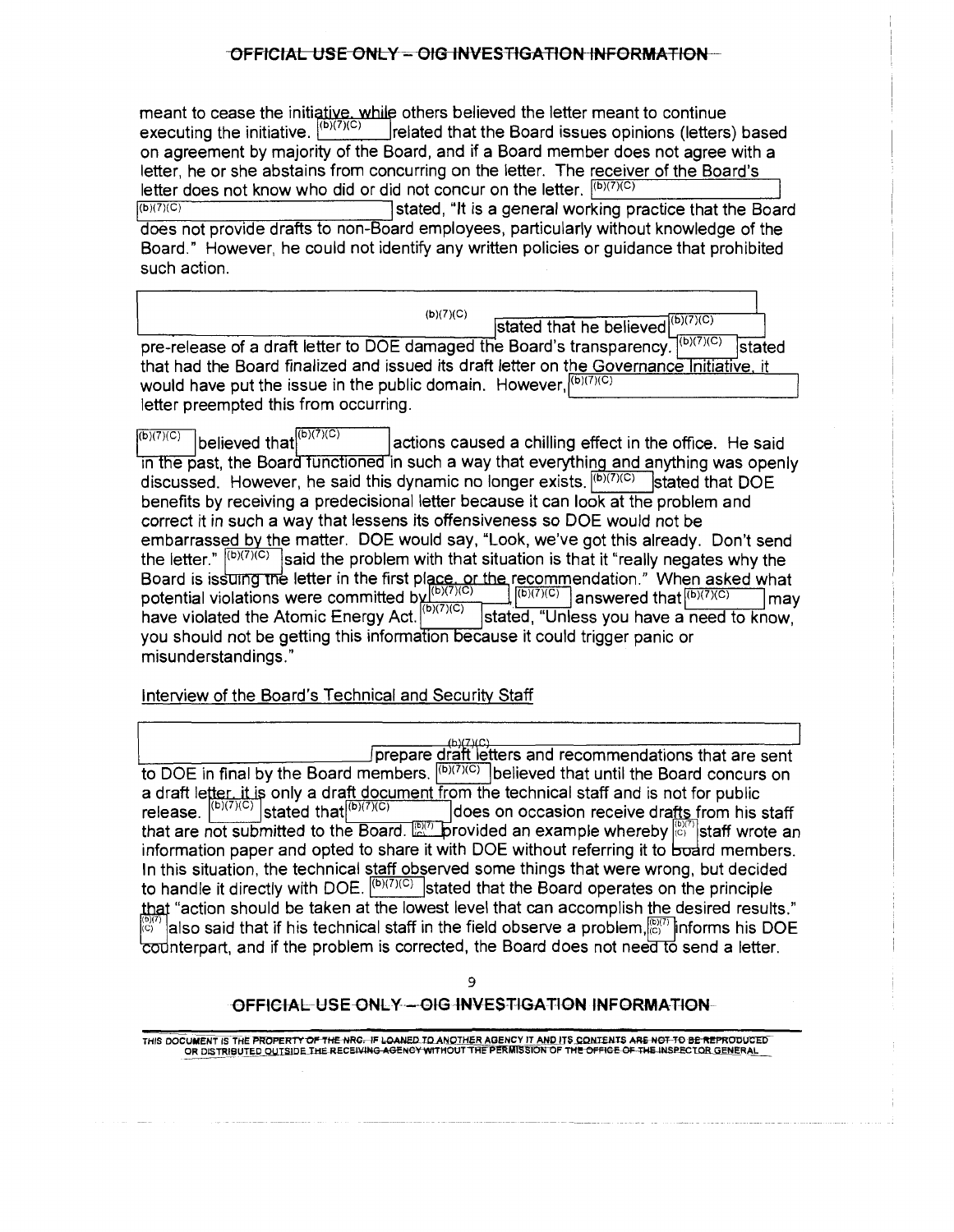further stated that the "Board is not interested in getting credit for things. They  $\frac{1}{\sqrt{2}}$  in the states that the Board  $\frac{1}{\sqrt{2}}$  said that there should not be any Board correspondence issued that the Department has not already seen and had two or three chances to correct before signature.

 $\sqrt{\binom{(b)(7)(C)}{C}}$  provided several examples where it seemed that DOE may have received redecisional information concerning a Board letter before it was issued. For example,  $\frac{(b)(7)(C)}{C}$  advised that in October 2009, Board staff started having discussions with DO staff regarding deposition velocity at waste treatment plants.  $\overline{DOE}$ 's $\vert^{(b)(7)(C)}$ was in charge of developing DOE's response to the Board's concerns. In January 2010, the technical staff began developing a letter to issue to DOE on this matter. The letter was rewritten multiple times because (b)(7)(c) the Board to continue to hear  $\frac{(b)(7)(C)}{(b)(7)(C)}$  point-of-view on the issue.  $\frac{(b)(7)(C)}{(b)(7)(C)}$ wanted the Board to continue to hear  $\frac{1}{(D)(7)(C)}$  of point-of-view on the issue.  $\frac{1}{(D)(7)(C)}$  said during the course of discussions with  $\frac{1}{(D)(7)(C)}$  and  $\frac{1}{(D)(7)(C)}$  and a copy of the draft letter.  $\frac{(\mathsf{b})(7)(C)}{\mathbb{C}}$  said  $\frac{(\mathsf{b})}{\mathbb{C}}$  also knew that there was an alternative path for  $\frac{(\mathsf{b})(7)}{\mathbb{C}}$  to get a copy of the letter beca<u>use a D</u>OE staff member wh<u>o w</u>as conducting sensiti<del>vity</del> reviews of the draft letter gave  $\left| \frac{(b)(7)(C)}{(D+1)(C)} \right|$  a copy of the letter.  $\left| \frac{(b)(7)}{(C+1)(C)} \right|$  commented that the Board letter was eventually sent in May 2010.

Regarding the issue of hydrogen pipes and ancillary vessel safety design at waste treatment plants, <sup>(b)(7)(c)</sup> stated that in January 2010, the technical staff began preparing a letter; however, the letter was never sent to DOE.  $\left| \right|^{(B)(I)(C)}$  said the reason it was not sent was because while the letter was undergoing review by Board members, $\binom{[0]}{G}$  had received comments from  $\binom{[0](7)(C)}{G}$  that led the technical staff to believe it was going That led the technical staff to believe it was going to be difficult for it to be finalized. DOE subsequently conducted an independent review of the issue.

 $\frac{\langle \mathbf{b} \rangle \langle \mathbf{b} \rangle \langle \mathbf{c} \rangle}{\mathbf{S}}$  stated with respect to NNSA's Governance Initiative, DOE has a set of directives that are used to ensure it safely operates in a nuclear environment. NNSA wanted to improve the governance of its sites. It decided to decrease the number of requirements levied on its contractors by striking certain directives from its contracts. This concerned Board staff and as a result,  $\frac{(\mathbf{b})(7)(\mathbf{C})}{(\mathbf{b})(7)(\mathbf{C})}$  staff talked to the Board about the initiative. The Board subsequently had discussions with senior NNSA and DOE officials. The technical staff decided that the Board needed to communicate forcefully to DOE regarding the Board's concerns. As a result,  $\frac{[(b)(7)(C)}{C}$  staff generated a draft letter on this issue.  $\frac{1}{(b)(7)(C)}$  stated that  $\frac{1}{(b)(7)(C)}$  thought the letter written by  $\frac{1}{(b)(7)(C)}$  technical staff would give DOE a "black eye, and basically either embarrass $\frac{(\mathbf{b})(7)(\mathbf{c})}{(\mathbf{c})(\mathbf{c})}$  or make the Department and/or NNSA look had "  $(\mathbf{b})(7)(\mathbf{c})$ and  $\frac{|\mathbf{b}\rangle(7)(C)}{|\mathbf{b}\rangle(7)(C)}$  or make the Department and/or NNSA look bad."  $\frac{|\mathbf{b}\rangle(7)(C)}{|\mathbf{b}\rangle(7)(C)}$  stated that  $|\mathbf{b}\rangle(7)(C)$ (sent a letter to the Board regarding this issue before the Board's letter was sent.  $\sqrt{\frac{(b)(7)(C)}{2}}$  said  $\sqrt{\frac{(b)(7)(C)}{2}}$ lletter was so brief that there was no public <u>airing o</u>f what the issue was because the Board's initial letter was never sent to DOE.  $\mathbb{C}^{\mathcal{O}(\mathcal{E}/\mathcal{E})}$  stated the Board's governing legislation has specific direction to put things in the public domain.

#### 10

#### OFFICIAL USE ONLY - OIG INVESTIGATION INFORMATION-

THIS DOCUMENT IS THE PROPERTY OF THE HRG-IF LOANED TO ANOTHER AGENCY IT AND ITS CONTENTS ARE NOT TO BE REPRODUCED<br>OR DISTRIBUTED OUTSIDE THE RECEIVING AGENCY WITHOUT THE PERMISSION OF THE OFFICE OF THE INSPECTOR GENERAL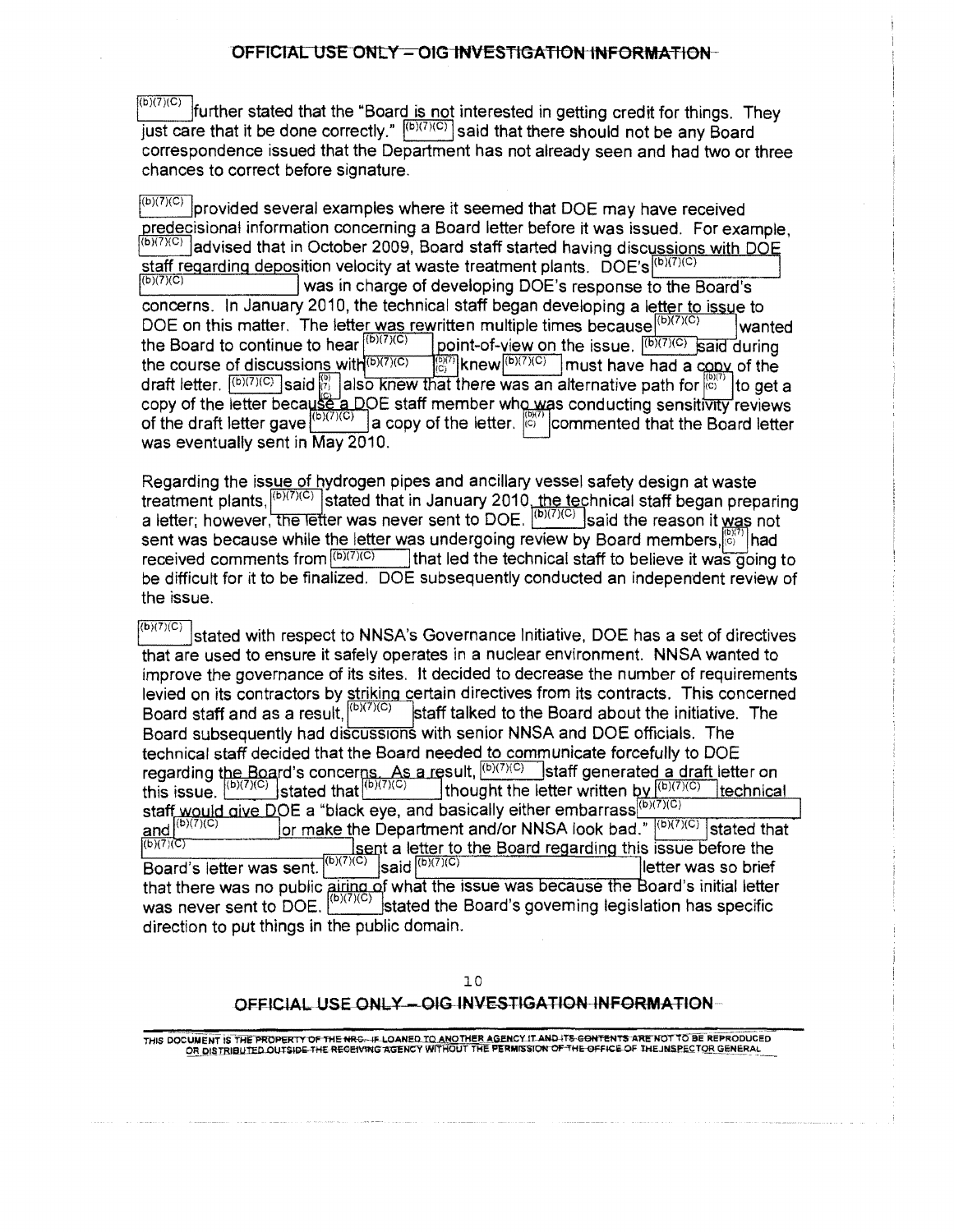$(D)(7)(C)$  $\frac{^{(D)(7)(C)}}{C}$  recalled the November 2010 discussion with the Board members and the General Counsel when  $\frac{(D)(7)(C)}{C}$  asked  $\frac{(D)(7)(C)}{C}$  whether he had given the General Counsel when  $\frac{|\text{D}(I')|}{|\text{D}(I')|}$  asked  $\frac{|\text{D}(I')|}{|\text{D}(I')|}$  is whether he had given the draft letter to  $\frac{|\text{D}(I')|}{|\text{D}(I')|}$  of the draft letter to  $\frac{|\text{D}(I')|}{|\text{D}(I')|}$ refused to answer the question, but then answered with, "Well, what if I did." $\vert^{(p)/(1)(C)}$  stated that up until this point, $\vert^{{\rm (b)}(7)}$ point,  $\begin{bmatrix} |^{(D)(I)(C)} \\ |^{(D)(I)(C)} \end{bmatrix}$  was his "biggest impediment" in getting a letter sent to DOE on an issue.  $\begin{bmatrix} |^{(D)(I)(C)} \\ |^{(D)(I)(C)} \end{bmatrix}$  would "sit on things for weeks at a time."  $\begin{bmatrix} |^{(D)(I)(C)} \\ |^{(D)(I)(C)} \end{$ would "sit on things for weeks at a time."  $\sqrt{\frac{(b)(7)(C)}{C}}$ further stated that he could not do anything with a draft letter until he received comments back from all Board members. However,  $\frac{(b)(7)(C)}{(b)(7)(C)}$  said following the November 2010 discussion,  $\left| \frac{(b)(7)(C)}{(c)} \right|$  stopped being an impediment and no longer made stopped being an impediment and no longer made comments on draft documents.  $\begin{bmatrix} 1 & -1 & -1 \\ 0 & -1 & 0 \\ 0 & -1 & 0 \end{bmatrix}$ also said  $\begin{bmatrix} 1 & 0 & -1 \\ 0 & 1 & 0 \end{bmatrix}$ no longer said much during discussions with Board members on issues. He would not participate, or if he did, it was minimally.

| (b)(7)(C)<br>(b)(7)(C)<br>land                                                                                                          | for the Board's technical staff.<br>(2)(7)(C)                                                                                                                                                                                                                                                                                                                                                                                                                                                                                                                 |
|-----------------------------------------------------------------------------------------------------------------------------------------|---------------------------------------------------------------------------------------------------------------------------------------------------------------------------------------------------------------------------------------------------------------------------------------------------------------------------------------------------------------------------------------------------------------------------------------------------------------------------------------------------------------------------------------------------------------|
| (b)(7)(C)                                                                                                                               | reported their awareness of a draft letter being leaked to DOE by (b)(7)(c)<br>stated that in 2009, the Board staff came to the                                                                                                                                                                                                                                                                                                                                                                                                                               |
|                                                                                                                                         | conclusion that the deposition velocity being used to calculate dose consequences to                                                                                                                                                                                                                                                                                                                                                                                                                                                                          |
|                                                                                                                                         | the public at the Hanford Waste Treatment Plant was not appropriately conservative.                                                                                                                                                                                                                                                                                                                                                                                                                                                                           |
| paper sent out by $(6)(7)(C)$<br>members to review. He later learned that $\left  \right ^{(b)(7)(C)}$<br> (b)(7)(C)<br>2010.<br>issue. | The staff began preparing an issue report and a letter that objected to the technical<br>The letter was drafted in late 2009 and given to the Board<br>shared the draft letter with $\sqrt{\frac{(b)(7)(C)}{C}}$<br>From his perspective, this caused the Board to delay issuance of the letter until May<br>stated that DOE does not like to get correspondence from the Board;<br>therefore, if they can get advance copies of correspondence, they can potentially<br>prevent the Board from issuing a letter by issuing their own guidance to resolve the |

 $(b)(7)(C)$ e<u>d that r</u>egarding deposition velocity at Hanford Waste Treatment Plant, he believed that  $\frac{P(X,Y|X|)}{(D)(T)(C)}$  imay have seen the  $\text{draff}$  letter because  $\frac{(b)(7)(C)}{(D)(7)(C)}$  talked with  $\frac{(b)(7)(C)}{(D)(7)(C)}$  about it.  $\left|\frac{(b)(7)(C)}{(D)(7)(C)}\right|$  was trying to help  $\vert{}^{(b)(7)(C)}\vert$  set up a briefing with the Board to address the Board's concerns before the letter was to be sent in final to DOE.  $\sqrt{\frac{(b)(7)(C)}{C}}$  never briefed the Board because the Board did not want to get into the practice of having its draft documents critiqued by DOE before their issuance. He acknowledged that staff do, under some circumstances, talk about issues that are "pretty close to being done" to make sure their facts are correct; however, once a letter is with the Board members to review for action, the staff does not invite DOE to critique the draft letter. [  $\frac{1}{2}$  [ stated that while the Board did not send out the draft letter, the Board subsequently sent DOE two additional letters on the issue. He stated that when DOE receives an advance copy, it gives the agency a chance to try to defeat the issues before they are documented.

 $\sqrt{\frac{(b)(7)(C)}{C}}$  added that all of the Board's correspondence, including letters, goes to DOE for classification and sensitivity review while under review by the Board members because the Board does not have classification review capability. He stated that the

11

# OFFICIAL-USE ONLY - OIG INVESTIGATION INFORMATION

THIS DOCUMENT IS THE PROPERTY OF THE NRC. <del>IF LOANED</del> TO ANO<u>THER AGENCY IT AND ITS CONTENTS ARE NOT TO BE REPRODUCED</u><br>\_\_OR\_DISTRIBUTED OUTSIDE THE RECEIVING AGENCY WITHOUT THE PERMISSION OF THE OFFICE OP THE INSPECTOR GEN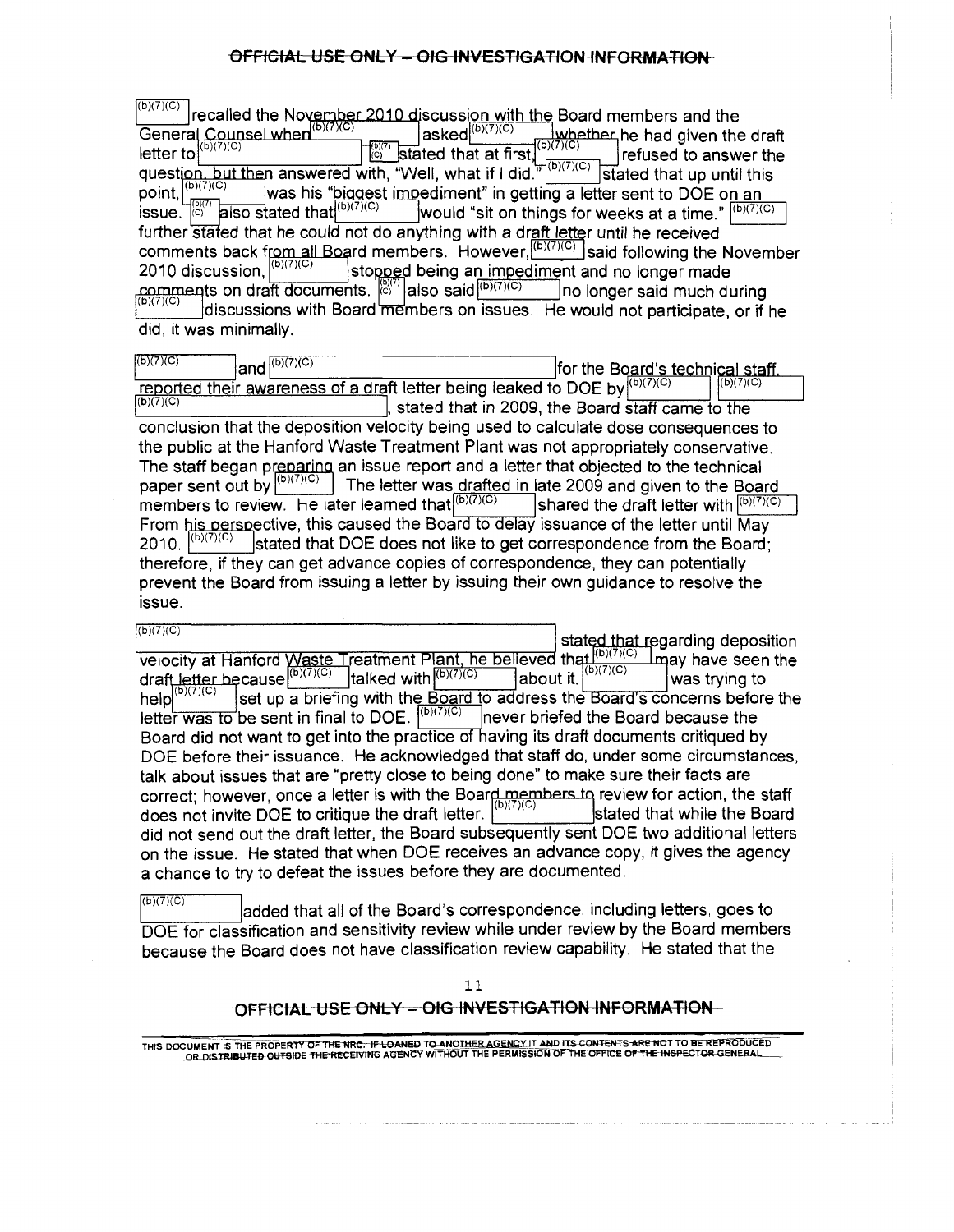Board had problems in the past with letters sent to the DOE Office of Classification being leaked to other DOE staff members so that DOE could make counter agreements to the Board before the correspondence was issued.  $\sqrt{\frac{(b)(7)(C)}{C}}$  stated that it is very frustrating for the staff when DOE gets the work products before they are issued. The staff feels that it has become a waste of time for them to draft the letters. He said the staff put a lot of effort into drafting documents that they believe are important enough to put out in the public record, instead of quietly working the issues behind the scenes.

 $\overline{f_{(b)(7)(C)}}$  for the Board, told OIG that DOE's Office of Classification reviews Board documents so that the Board does not have to employ its own derivative classifiers. Therefore,  $\mathbb{R}^{\mathbb{N}^{\prime\prime}}$  sends all reports and letters that are going to be made public to DOE to verify that documents do not contain classified or sensitive information.  $\mathbb{Z}$  reported that within the last 5 or 6 years, there have been several occasions where DOE program managers who review draft documents for sensitivity leaked the documents to other DOE staff. Therefore, during spring 2010, the Board's General Counsel intervened to resolve the issue.  $\left|\mathcal{E}\right|$  believed that draft reports were no longer being leaked by DOE during classification and sensitivity reviews.  $\sqrt{\frac{(b)(7)(C)}{C}}$  added that when draft letters are reviewed by the Board, there are no sensitivity markings on the documents.

l (b)(?)(C) Interview of

 $(b)(7)(C)$ provided OIG with a signed, sworn statement (see Enclosure 1) admitting having discussed information in draft correspondence on several occasions with DOE on issues that they were aware of, or should have been aware of, before he contacted DOE. He said his discussions with DOE of draft correspondence were:

> ... either to move the issue closer to resolution, to gather additional technical information about the concern, to ensure that DOE decisionmakers were informed of issues that he had been assured by Board staff had been discussed at the staff-to-staff level, or to better understand the other side of the issue.

 $\sqrt{\frac{(b)(7)(C)}{C}}$  told OIG the discussions were during his decisionmaking process and before making his decision to authorize the correspondence.  $\vert^{(b)(7)(C)}\vert$ Istated that there is an "extensive exchange of information constantly taking place between the Board staff and DOE prior to, during drafting, and after issuance of all relevant correspondence."

Regarding NNSA's Governance Initiative, (b)(7)(c) said he e-mailed a copy of his redraft of the letter only to  $\vert b\rangle$ <sup>(b)(7)(C)</sup>  $\vert b\rangle$  because he wanted to "urge rapid action" to resolve the issue. Regarding the issue of default value for deposition velocity in accident analysis at waste treatment plants,  $\frac{b}{r}$ (b)(7)(C) stated he first became aware of the issue when he was forwarded a proposed draft letter. He said he contacted<br> $\frac{f(b)(7)(C)}{(b)(7)(C)}$  and believed be read bim excernts of the draft letter because be  $\frac{f(b)(7)(C)}{(D)(7)(C)}$ and believed he read him excerpts of the draft letter because he  $\vert^{(b)(7)(C)}$ 

12

# OFFICIAL USE ONLY - OIG INVESTIGATION INFORMATION

THIS DOCUMENfiSTHE PROPER I y OF THE NRG. IF-LOANEOJQANOTHER AGEN~'(JLAN[llTS COllTENT-5-ARE'NOT TO BE REPROOUCED - \_Q~ Ol§.IBlmD\_QlilSIDli-+HE-REGEIVINC AGENC'Y WITHOUT THE PERMlSSlOltOF Tl IE OFFIC~N.5.P\_ECTOR GENERAL